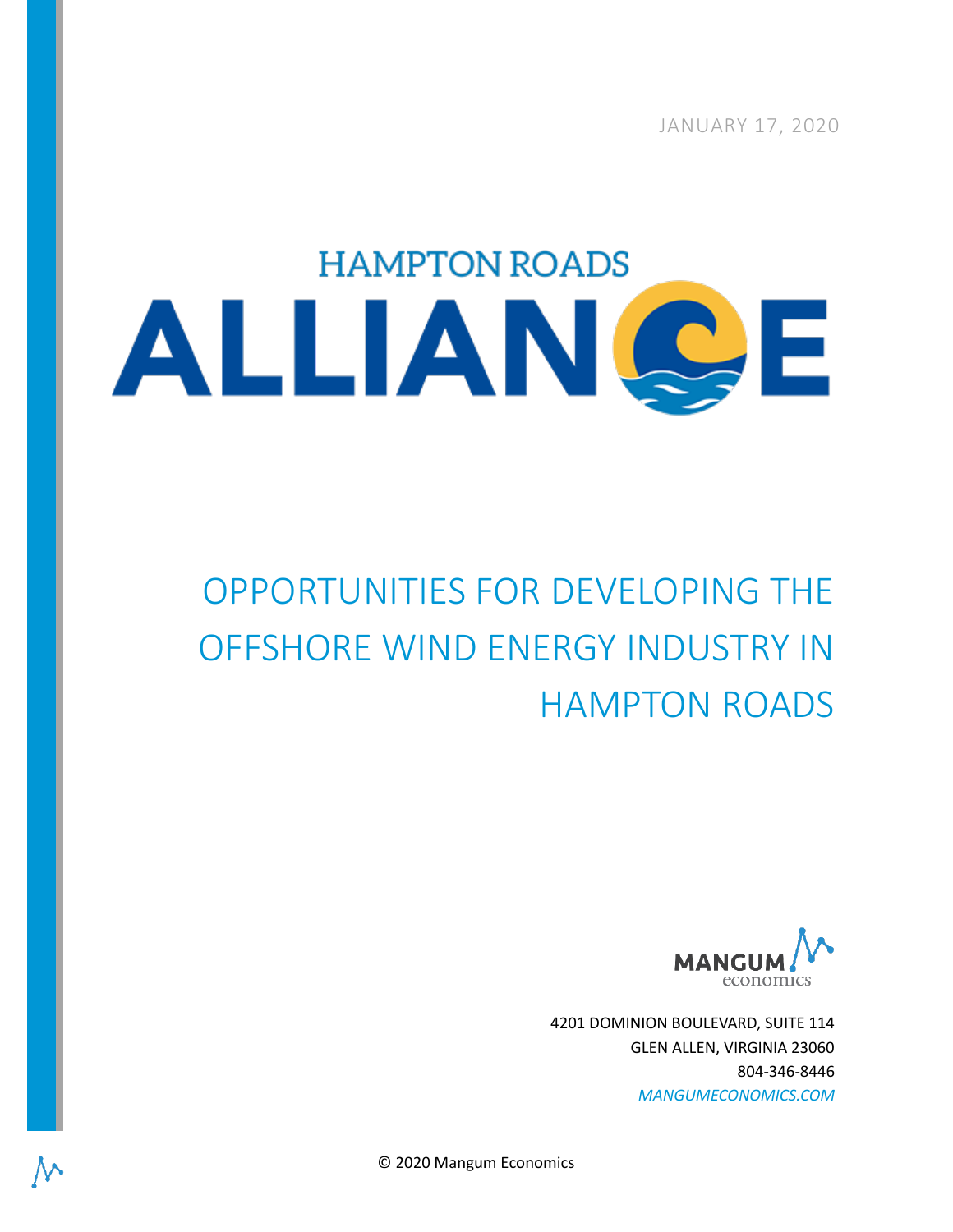# **Table of Contents**

 $\mathcal{N}$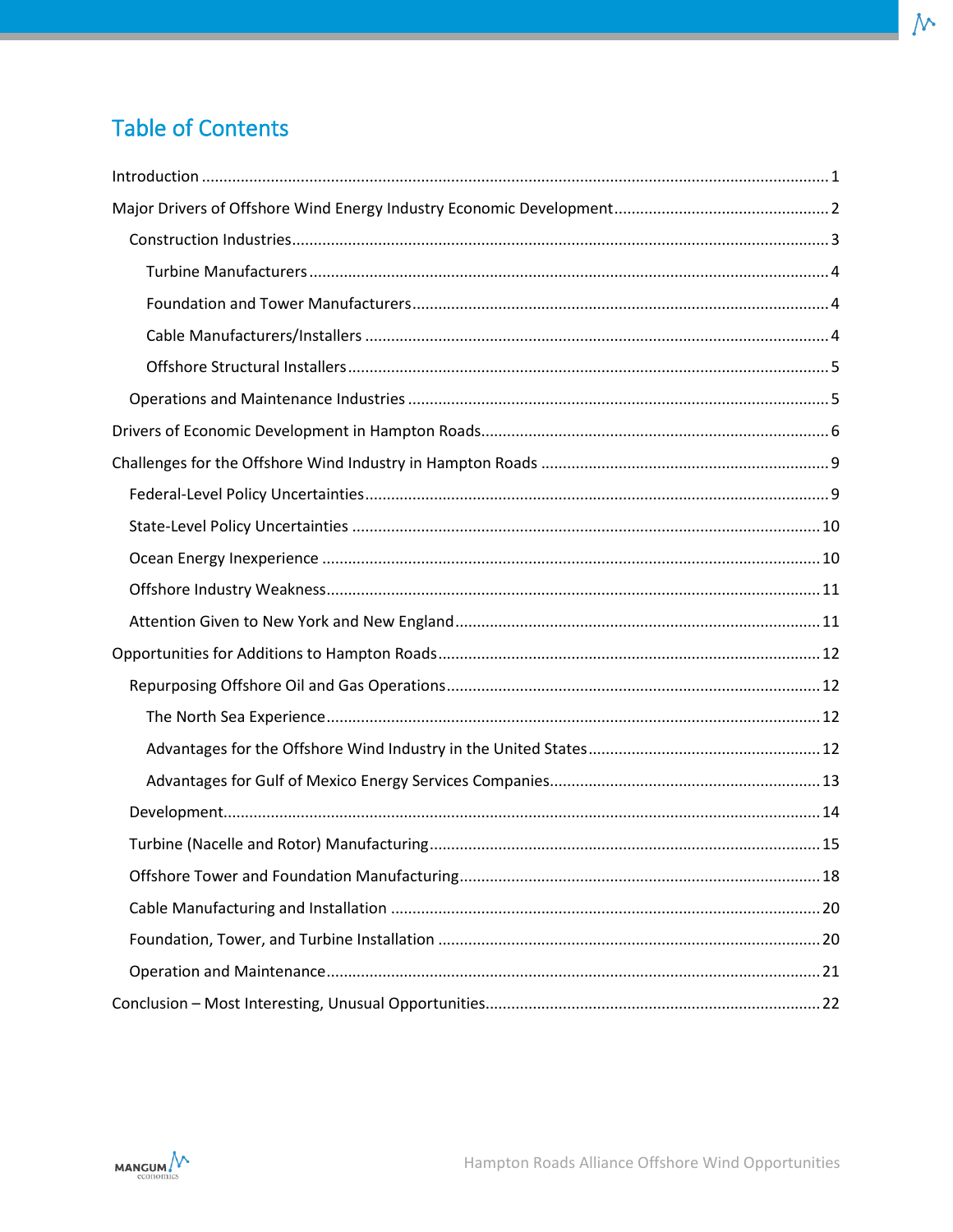# About Mangum Economics, LLC

Founded in 2003, Mangum Economics is a Virginia based firm that specializes in producing objective economic, quantitative, and qualitative analysis in support of strategic decision making. Mangum Economics is located in the Innsbrook Corporate Office Park, in Glen Allen.

Much of our recent work relates to economic development, data centers, renewable energy, tax and regulatory policy, and terrestrial and subsea fiber.

Examples of typical studies include:

- *Potential Impact of the Development of the Offshore Wind Energy Industry on Hampton Roads and Virginia*, September 28, 2020.
- *The Economic Contribution of Utility Scale Solar Development to Virginia*, for the Maryland, Delaware, and Virginia Solar Energy Industry Association, May 2020
- *Potential Impact of Large Data Center Development in Maryland*, for the Maryland Chamber of Commerce, March 2020.
- *The Impact of Data Centers on the State and Local Economies of Virginia*, for the Northern Virginia Technology Council, January 2020.
- *Opportunities for Southern Virginia to Participate in the Cloud Economy*, for Mid-Atlantic Broadband Communities Corporation, April 2019.
- *Spotsylvania Solar Energy Center: Economic and Fiscal Contribution to Spotsylvania County*, for S-Power, February 2019.
- *Potential Impact of a Data Center Incentive in Illinois*, for the Illinois Chamber of Commerce, November 2018.
- *The Economic and Fiscal Contribution that Volvo Group North America made to Maryland, Mississippi, New York, North Carolina, Pennsylvania, Tennessee, and Virginia in 2016*, for Volvo Group North America, April 2018.

#### The Project Team

David Zorn, Ph.D. *Economist*

Nick Norboge, Ph.D. *Consultant*

A. Fletcher Mangum, Ph.D. *Founder and CEO*

Alexander Nikolov *Research Assistant*

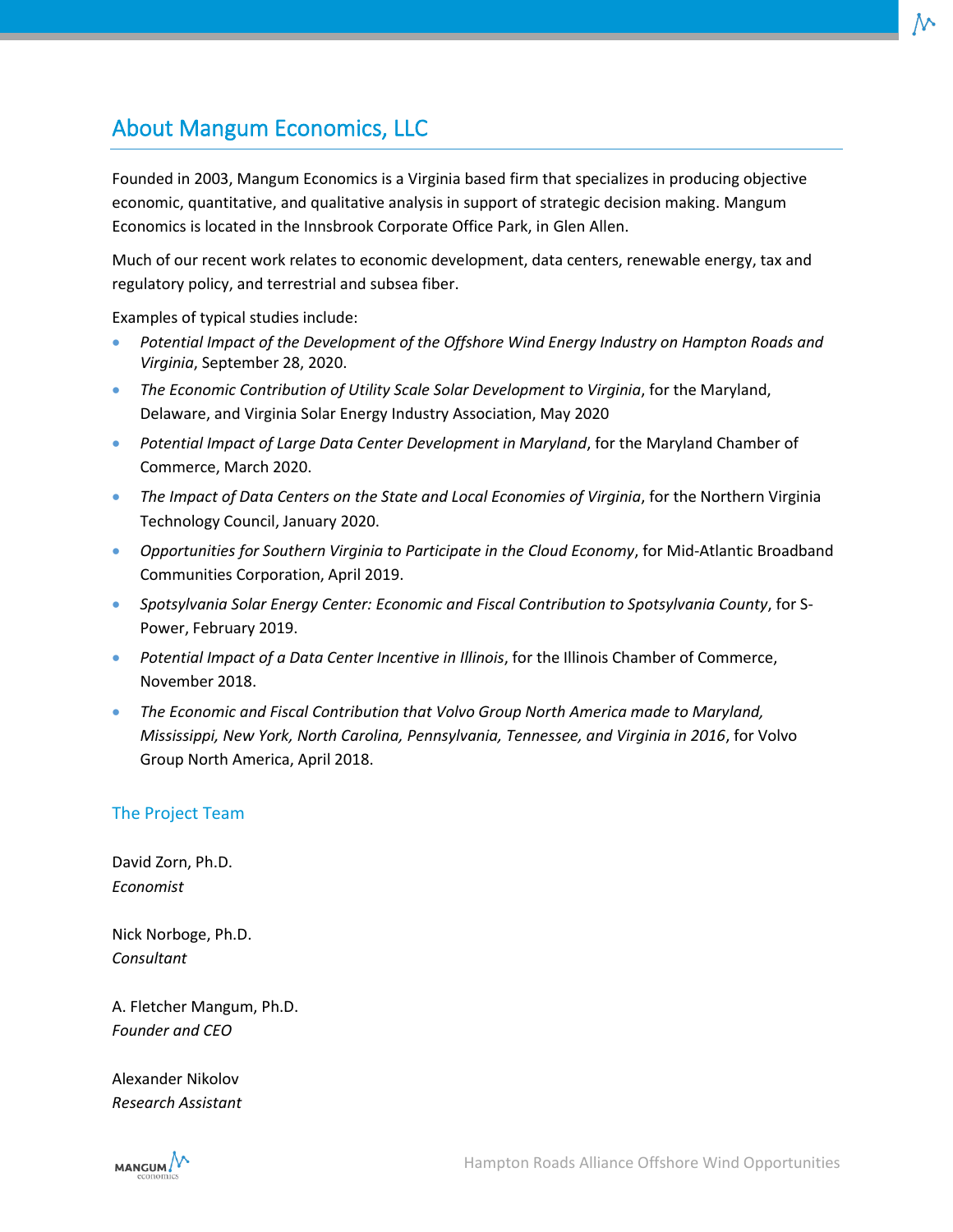## <span id="page-3-0"></span>Introduction

The Hampton Roads Regional Alliance commissioned Mangum Economics to produce this report on strategies and opportunities for the development of the offshore wind energy industry in the Hampton Roads area.

The offshore wind energy industry is a completely new industry that is coming to America. It is only a matter of time and place. Until now, the industry has not had any significant footprint anywhere in the country. Hampton Roads is certain to be one of the port areas on the East Coast of the U.S. that hosts the new industry. Hampton Roads will be less than 30 miles from the largest offshore wind farm planned for the United States – Dominion Energy's \$7.8 billion, 2.6-gigawatt (GW) commercial Coastal Virginia Offshore Wind (CVOW) project. And Avangrid is starting to develop a \$7.5 billion, 2.5-GW Kitty Hawk project off North Carolina near the border with Virginia. All else equal, Hampton Roads will provide the most efficient ports to support and service the development, manufacturing, installation, and operation of these projects. However, all else is not equal. There are significant frictions that will keep the economy of Hampton Roads from absorbing all \$15 billion of the expenditures needed to construct those two projects. In a previous report, we estimated that less than ten percent of the total construction cost of the commercial CVOW project would go to Virginia businesses.<sup>1</sup> Avangrid estimates that a little over ten percent of the total construction cost of the Kitty Hawk project would go to Virginia businesses.<sup>2</sup> This report is intended to assist the Hampton Roads Regional Alliance to grow the offshore wind energy industry in the region so that Hampton Roads is able to capture more of the jobs and economic activity from offshore wind energy projects beyond just the two that are very near to Virginia Beach.

We begin by briefly reviewing the major drivers of economic growth associated with the offshore wind industry. Next, we describe how those major drivers of economic growth are likely to affect the Hampton Roads economy. Next, we briefly outline the challenges to the development of the offshore wind industry in Hampton Roads. Finally, we identify what we believe are the best opportunities for Hampton Roads to secure new investment and employment from the offshore wind industry. Hampton Roads Regional Alliance has requested that this report provide broad recommendations for economic development activities and not a prospect or target list. The information provided here has been gleaned from conversations with industry representatives, industry publications, company financial reports, and government reports from the United States and the United Kingdom.

<sup>2</sup> Avangrid Renewables, *Economic Impact of Kitty Hawk Offshore Wind*, undated. It is consistent to estimate that a higher percentage of total construction costs for the Kitty Hawk project than the CVOW project will go to Virginia businesses because the Kitty Hawk project is about three years behind the CVOW project and more offshore wind energy businesses should be located in Virginia three years from now.



<sup>1</sup> Mangum Economics, *Potential Impact of the Development of the Offshore Wind Energy Industry on Hampton Roads and Virginia*, September 28, 2020.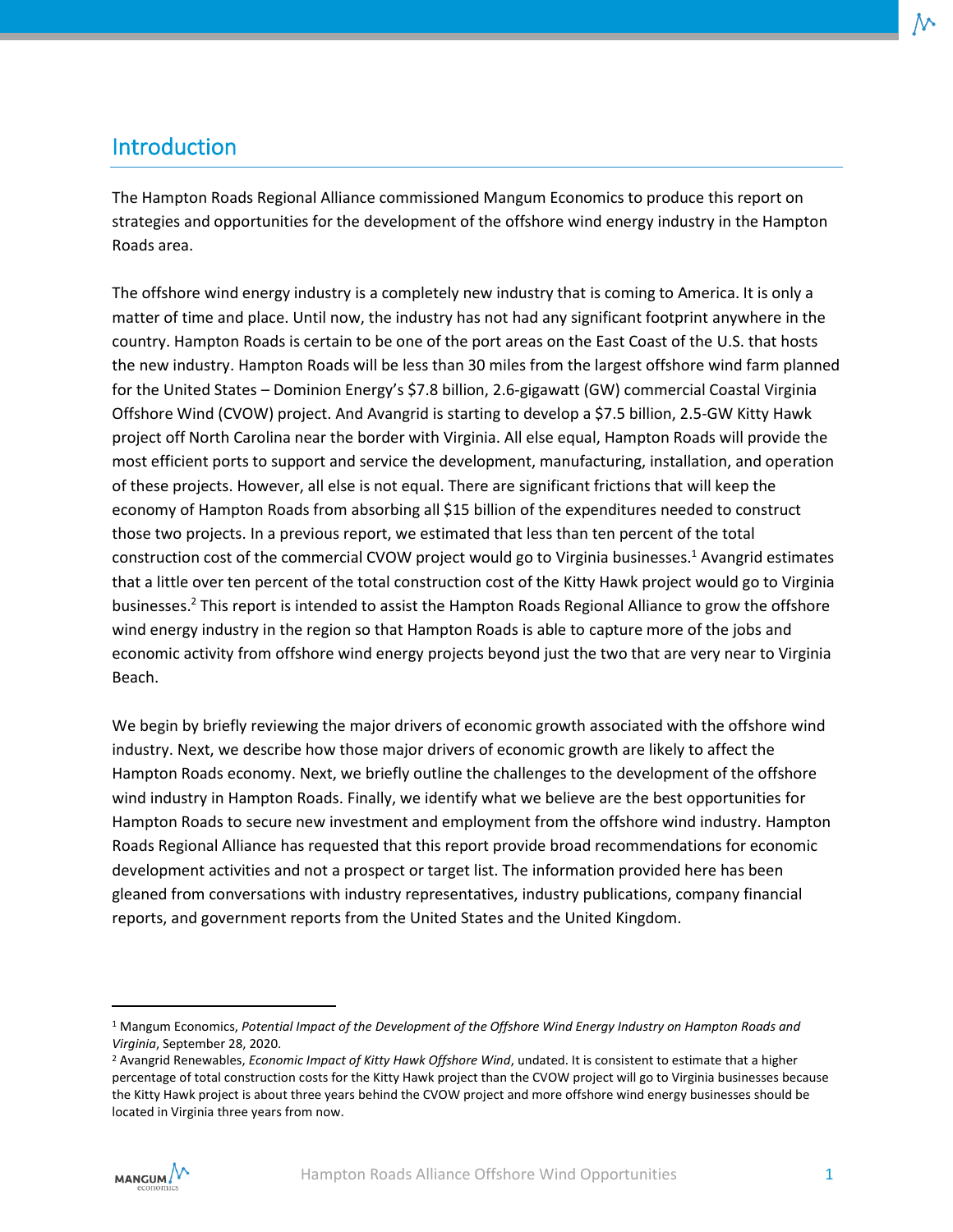# <span id="page-4-0"></span>Major Drivers of Offshore Wind Energy Industry Economic Development

This section identifies industries that contribute the most to the economic activity related to offshore wind farms. The greater the expenditures on a given industry, the more economic activity that will be generated by that industry.

There are two major stages of offshore wind projects – construction and operation. Both stages have significant potential to contribute to local economic development. Where the offshore wind energy construction businesses are located, they are very visible. The enormous physical size of the infrastructure draws attention to itself and makes the development impact easy to appreciate. However, the economic development impact of construction is highly dependent on having a reliable pipeline of new projects. Reliable pipelines are easier to project than to experience. In reality, the ebbs and flows of financial conditions, variations in regulatory regimes, and successes and failures at winning bids on projects make the local economic impact of the construction stage of offshore wind uncertain.

In contrast, the operational stage of offshore wind is much less noticeable in terms of its local footprint, however, it is far more stable in terms of the jobs and revenue that it provides locally. Offshore wind farms need regular maintenance and very large ones will require some degree of maintenance on an almost daily basis.

The construction and operation of a wind farm involve scores of different industries. Some, like the wind turbine manufacturers, are extremely obvious. Others, like oceanographic research, are less obvious. In our previous report on the potential impact of offshore wind development on Hampton Roads, we estimated the cost of constructing and operating a large wind farm off the coast of Hampton Roads. Our proprietary estimates were based on research on the industry, data from offshore wind construction projects in the United Kingdom, and information from industry sources. For the purposes of this report, we have roughly aggregated those cost estimates by type of industry in order to identify the industries and types of businesses that have the greatest impact for economic development purposes.



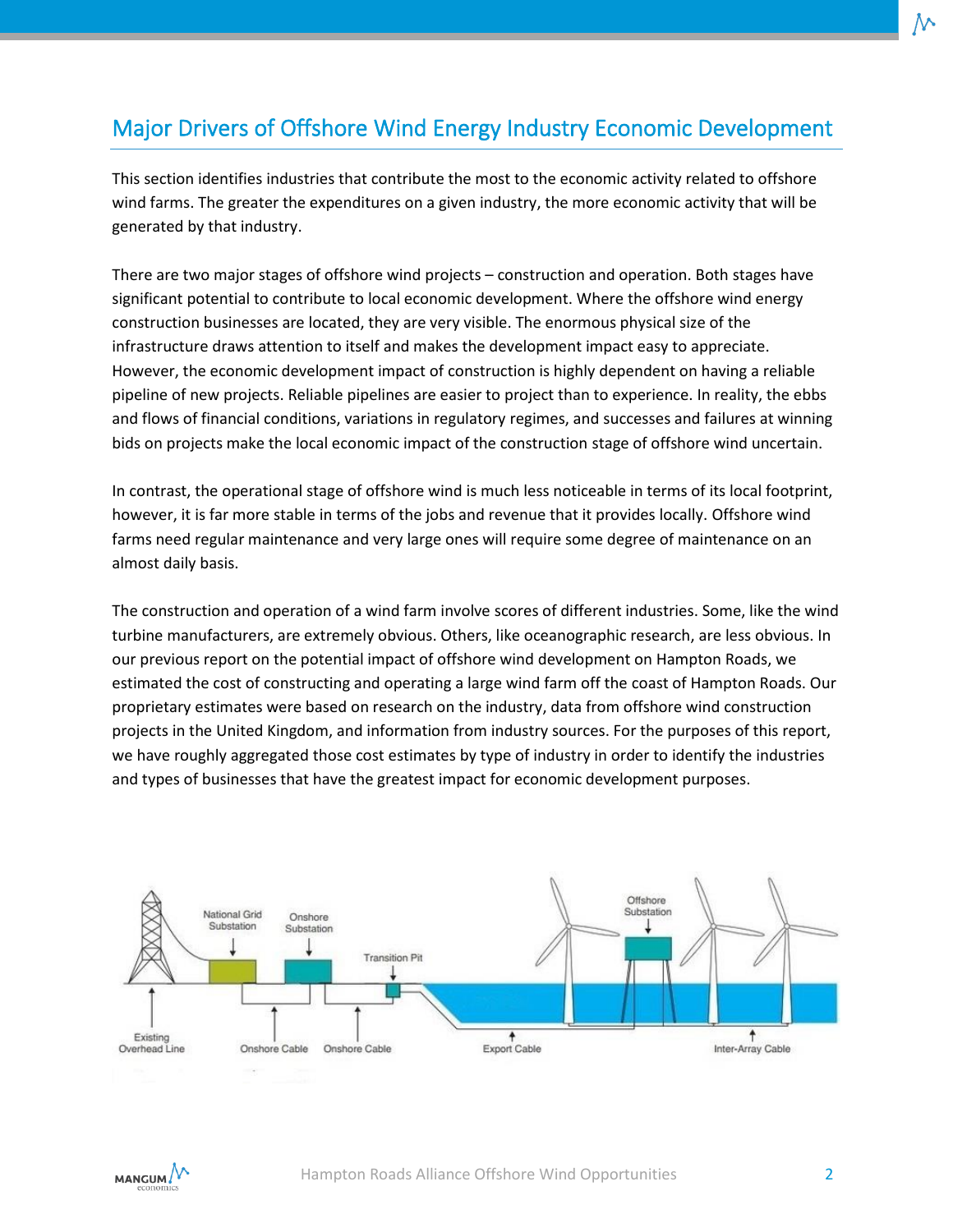### <span id="page-5-0"></span>CONSTRUCTION INDUSTRIES

There are three phases of construction for an offshore wind energy project: development, manufacturing, and installation. Figure 1 shows the ten categories of construction expenses that account for two percent or more of the total project construction cost.

- Total development phase costs account for six percent of the total construction cost with about half of that amount associated with architecture and engineering.
- Manufacturing of all components accounts for 74 percent of the total cost with turbine nacelles being the largest single expense category.
- Total installation costs account for 20 percent of the total construction cost with cable installation accounting for half of all installation expenditures.



#### Figure 1. Ten Largest Categories of Offshore Wind Farm Construction Total Expenditures

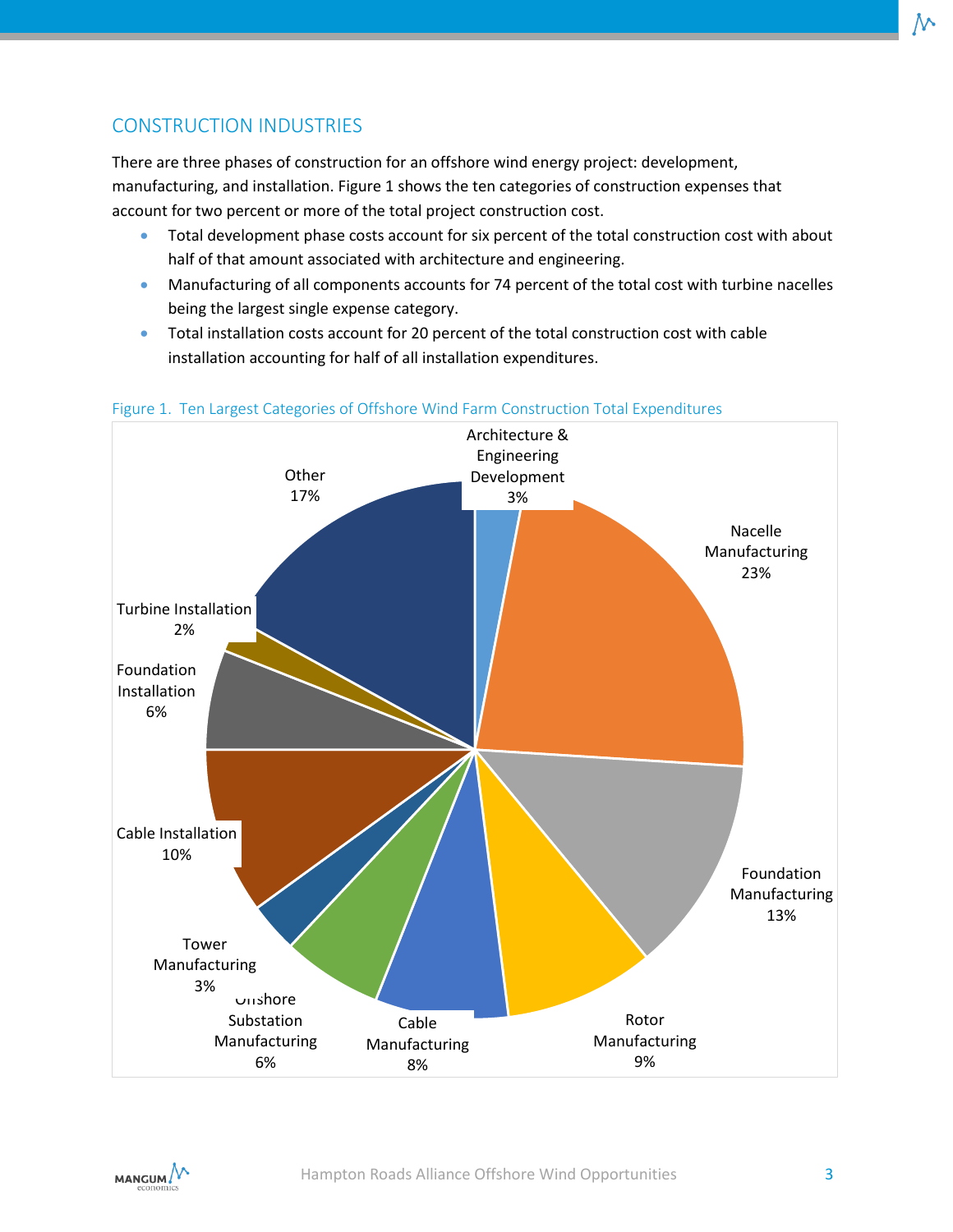These ten largest construction categories can be simplified further for economic development purposes into four major categories:

- Turbine manufacturers,
- Foundation and tower manufacturers,
- Cable manufacturers/installers, and
- Offshore structural installers.

#### <span id="page-6-0"></span>Turbine Manufacturers

On any individual offshore turbine, the nacelle and rotor are made by the same company, although it is common for the different major parts to be made in different ports. For example, a rotor might be made in the U.K. while the nacelle and tower are made in Denmark. Although larger turbines are more efficient at generating electricity, wind and weather conditions can impose limitations on the size and composition of the nacelles and blades. Turbines account for the largest single percentage of the cost of a project and the size, weight, and style of the turbines impose certain engineering requirements on the rest of the infrastructure. Therefore, the turbine manufacturers have a very heavy influence on the other businesses in most of the other parts of the offshore wind industry.

#### <span id="page-6-1"></span>Foundation and Tower Manufacturers

Foundations and towers made for offshore wind turbines can be similar to structural elements manufactured for the offshore oil and gas industry. Currently, there are basically five types of foundations:

- Steel monopile foundations that are driven into the seabed at ocean depths of less than 100 feet.
- Concrete and steel gravity foundations that sink into soft seabeds at ocean depths of less than 100 feet.
- Steel tripod bottomed foundations that do not need to be driven into the seabed as deeply as monopiles but can be used in ocean depths up to 300 feet.
- Steel jacketed foundations that are driven deep into the seabed for use in ocean depths up to 300 feet.
- Floating foundations for ocean depths in excess of 130 feet.

Floating foundations may not provide enough stability for large turbines. Monopile foundations, which generally will be well suited to the conditions on the East Coast of the United States, are the least expensive foundations to manufacture and can be transported for significant distances. Therefore, the businesses that produce monopile foundations will face global competitive pressure.

#### <span id="page-6-2"></span>Cable Manufacturers/Installers

Like offshore turbine manufacturing, subsea cable manufacturing is a very concentrated industry. Usually, the manufacturers own and operate the vessels that install the cable offshore. Customs and

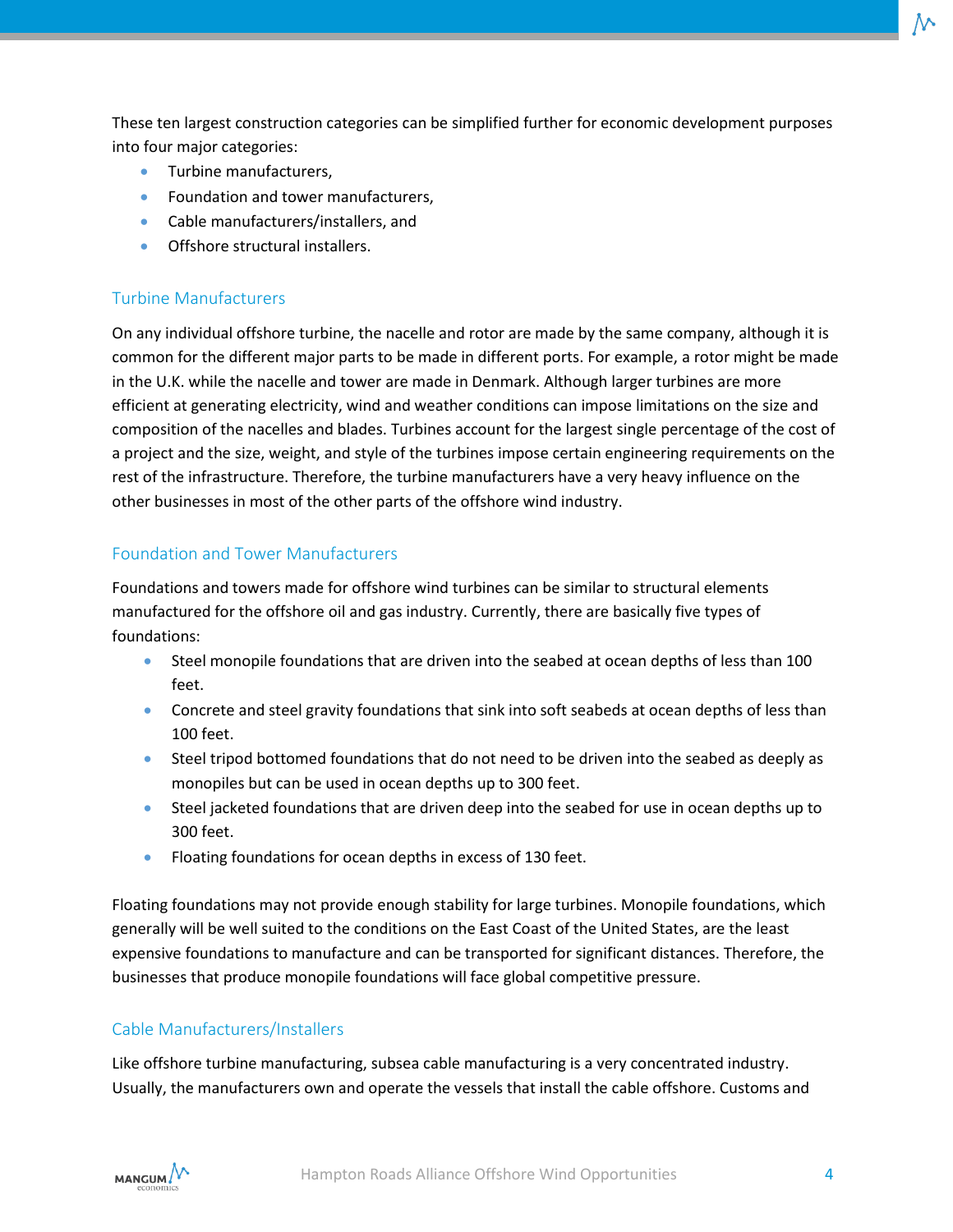Border Protection has determined that the Jones Act (which requires U.S.-built and U.S.-crewed vessels for transportation of goods in U.S. waters) does not apply to cable laying vessels. Therefore, cable laying vessels are generally foreign-flagged vessels primarily operating out of foreign ports. This means that unless cable manufacturing facilities are built in Hampton Roads (which is unlikely), the local economic impact of cables associated with the construction stage will come from providing services to the foreignflagged installation vessels when they are in port.

#### <span id="page-7-0"></span>Offshore Structural Installers

The installation of offshore infrastructure (primarily foundations and turbines) requires specialized vessels and trained crews that are Jones Act-compliant or foreign-flagged specialized vessels that work with Jones Act-compliant feeder barges. Globally, there are only about two dozen vessels that are designed to install offshore wind turbines, and none are Jones Act-compliant. Dominion Energy has commissioned the nation's first Jones Act-compliant installation vessel, and other companies have stated that they plan to build vessels. U.S. crews will also need to be trained for those U.S. made vessels. Even for projects that choose to rely on U.S. feeder barges collaborating with foreign-flagged vessels, installation will require the staging of all components of the installation at a U.S. port. So, no matter what vessels are used for installation, local port facilities and port workers will be essential for installation on the East Coast.

Although offshore substations account for six percent of the total cost of constructing a large offshore wind farm, we have not included that industry in the list of industry categories that are likely to make a significant contribution to economic development. Offshore substations are used to collect the power generated by many offshore turbines before transmitting the energy to shore. Each offshore wind farm needs only one or two offshore substations. On large wind farms, the ratio of turbines to offshore substations is roughly 100 to 1. Because there is low need and demand for offshore substations, they are not likely to be a significant driver of economic development.

#### <span id="page-7-1"></span>OPERATIONS AND MAINTENANCE INDUSTRIES

Once an offshore wind farm begins operation, the bulk of the economic development impact that it generates comes from expenditures for maintenance and repair of the infrastructure. The major turbine manufacturers offer maintenance and repair service contracts for the equipment that they have manufactured. These contracts are generally regarded as the most profitable parts of the companies' businesses. Other independent companies also offer maintenance and repair services. Except for some unusual circumstances, the vessels used for maintenance and repair services will need to be Jones Actcompliant. It will be most efficient to have regular maintenance services provided by businesses located fairly near the wind farm being maintained. Less frequent major repair services can be efficiently provided by businesses located farther away from the wind farm.

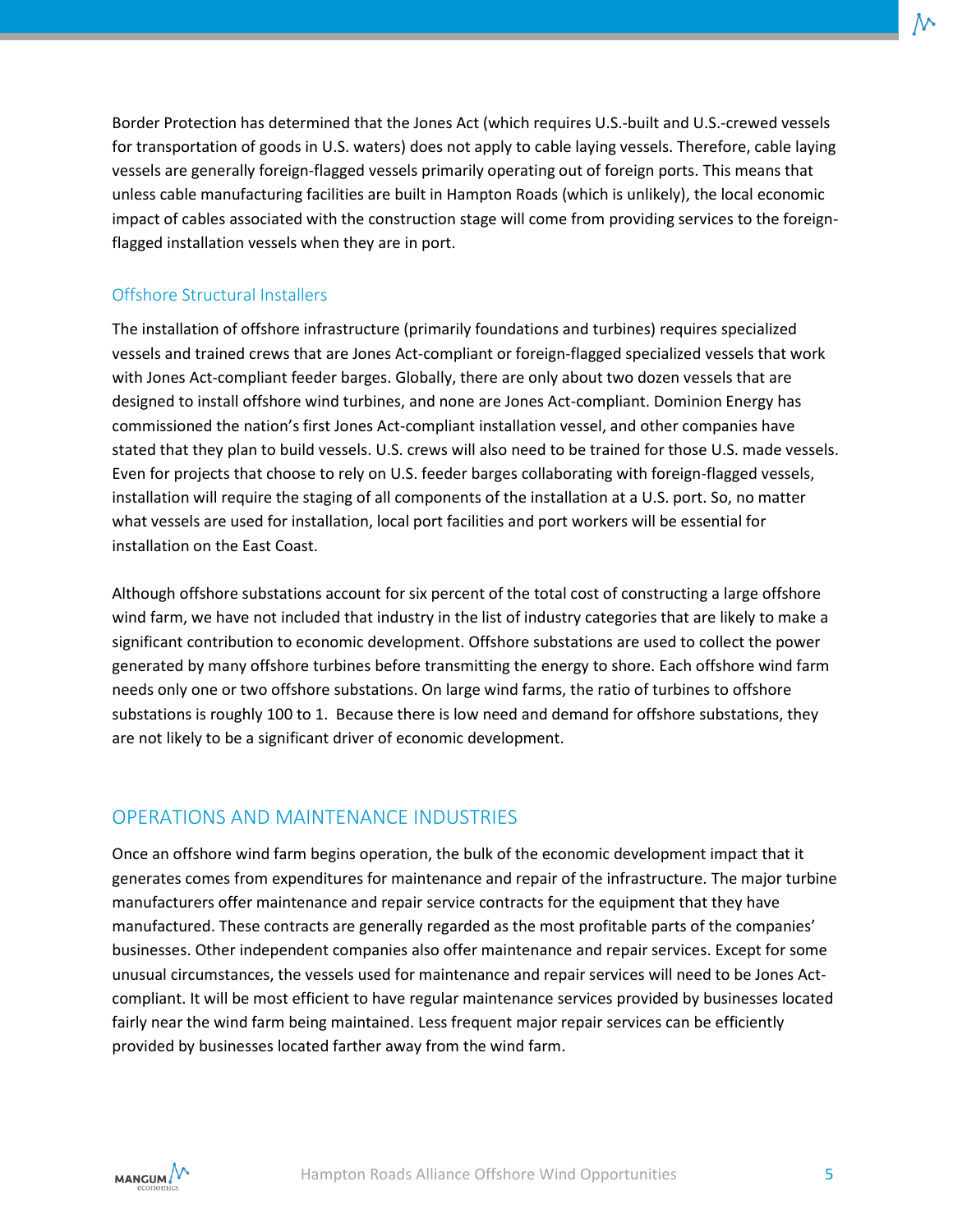# <span id="page-8-0"></span>Drivers of Economic Development in Hampton Roads

This section identifies industries that are key to enabling the Hampton Roads area to absorb a large part of the economic development impact that the offshore wind industry will create.

Merely having a wind farm (even a very large one) in the waters near an area will not necessarily result in significant local economic development. This is one of the most important lessons from the experience in the United Kingdom (U.K.). The U.K. has more installed offshore wind energy capacity than any other nation.<sup>3</sup> In fact, the U.K. has 27 percent more installed offshore wind energy capacity than Germany, the European country with the next largest amount of installed capacity. The U.K.'s first offshore wind farm was commissioned in 2000 (Blyth Offshore, 4 MW) followed by a second facility in 2003 (North Hoyle, 60 MW).

However, almost 20 years later, most of the supply chain supporting that development remains in continental Europe. Because many of these suppliers (located in Denmark, Norway, and Germany) had direct access to the U.K. through the North and Baltic Seas, manufacturers of large offshore wind components were able to relatively easily transport those structures to offshore U.K. locations, many of them within 400 nautical miles. The U.K. has initiated a number of efforts to attract more of the offshore wind supply chain into the country. However, it remains clear that the offshore wind industry has installed many projects in U.K. waters without having a large footprint on U.K. soil.

Each of the four phases of offshore wind activity (development, manufacturing, installation, and operation) involves different types of businesses that would impact the Hampton Roads economy in different ways. The larger the proportion of expenditures in each phase that go to categories of businesses that already exist in the Hampton Roads economy, the greater the immediate economic benefit to the Hampton Roads economy from new offshore wind activity.

Input-output multipliers are used to estimate the extent to which economies absorb the benefits of new expenditures. Often when people consider economic development impacts, they look at very high nationwide multipliers that can be vastly misleading with respect to the impact on regional economies. For example, a national employment multiplier of seven for manufacturing means that for every one local manufacturing job created by a project there are six other jobs supported *somewhere in the U.S.* For this reason, the appropriate multipliers to use for gauging the impact on regional economies such as Hampton Roads are those that are specific to the industries and the regional geography being studied.

Table 1 depicts the employment and expenditure multipliers for the four phases of every offshore wind project (development, manufacturing, installation, and operation). These multipliers reflect the structure of the Hampton Roads economy in 2018 (the most recent year for which data are available)

<sup>3</sup> Global Wind Energy Council, *Global Wind Report 2019*.

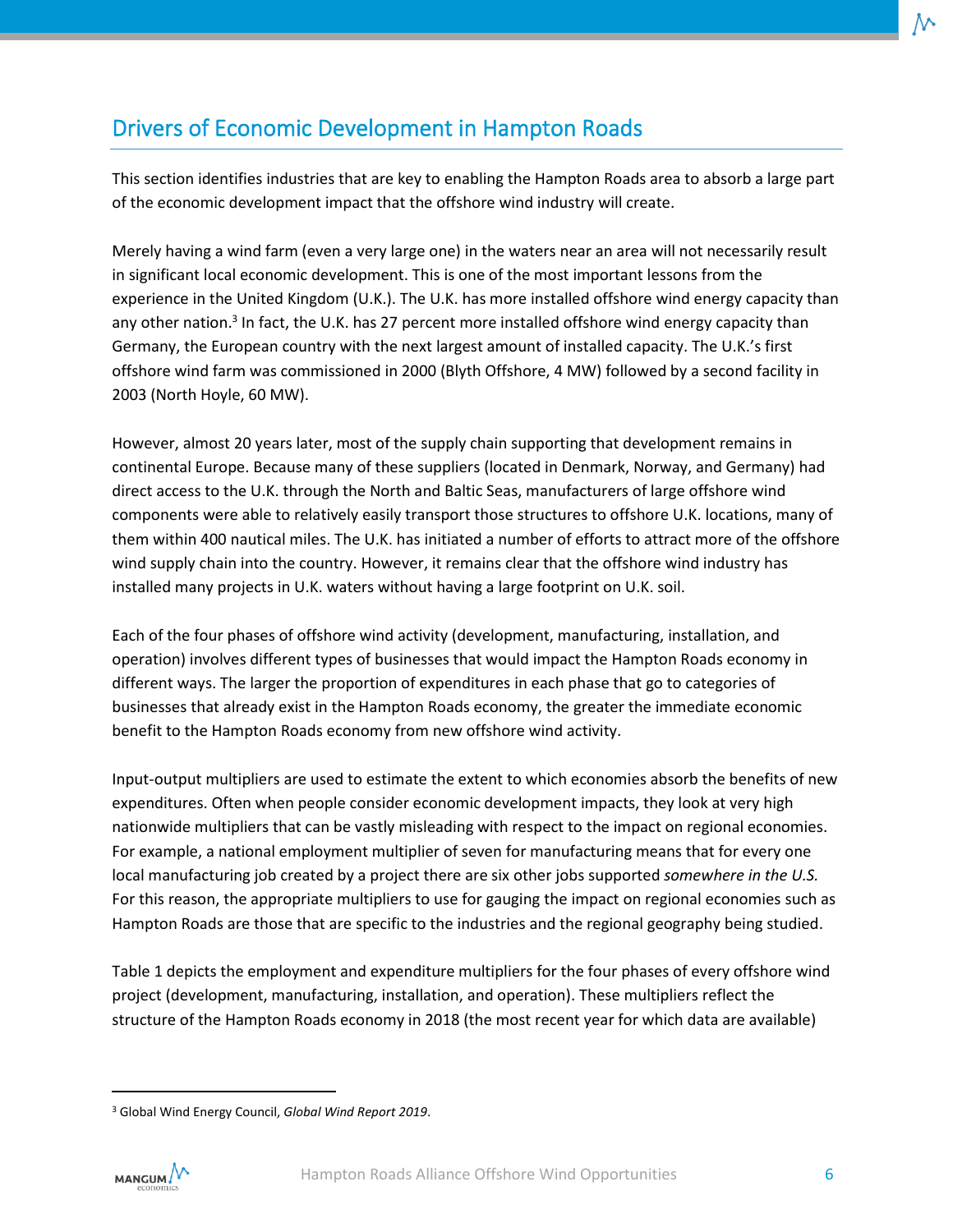and are based on data that are specific to the industries involved in each phase and to the regional footprint of those industries within Hampton Roads specifically.

| <b>Project Phase</b> | <b>Hampton Roads Input-Output Multiplier</b> |
|----------------------|----------------------------------------------|
| Development          | 1.8                                          |
| Manufacturing        | 1.6                                          |
| Installation         | 2.2                                          |
| Operation            | 1.7                                          |

#### Table 1. Hampton Roads Input-Output Multipliers by Offshore Wind Activity Phase

Looking at Table 1, the multiplier of 1.8 for development indicates that for every one job from an industry directly involved in the development of the offshore wind farm, an additional 0.8 jobs are supported elsewhere in the regional economy of Hampton Roads. Similarly, for every one dollar of expenditures from an industry directly involved in the development of the offshore wind farm, an additional \$0.80 in expenditures is generated elsewhere in the regional economy of Hampton Roads.

For the manufacturing phase, for every one job from an industry directly involved in the manufacturing of the offshore wind farm, an additional 0.6 jobs are supported elsewhere in the regional economy of Hampton Roads; and for every one dollar of expenditures from an industry directly involved in the manufacturing of the offshore wind farm, an additional \$0.60 in expenditures is generated elsewhere in the regional economy of Hampton Roads. Likewise, for the installation phase one direct installation job supports an additional 1.2 jobs, and one dollar of direct installation expenditures generates an additional \$1.20 expenditures; and for the operational phase one direct operational job supports an additional 0.7 jobs, and one dollar of direct operational expenditures generates an additional \$0.70 expenditures.

As shown in Table 1, these regional multipliers indicate that businesses involved in the installation phase of an offshore wind project that work out of ports in Hampton Roads will have the greatest impact on the region. The reason for this is that there are many businesses already located in the Hampton Roads area that are able to support and supply the influx of vessels and workers that would be needed to install the offshore infrastructure. Those businesses include the area's marine logistics and transportation, vessel and port services, and hospitality industries.

Port areas up and down the East Coast of the U.S. and also in the U.K. have worked to identify existing local businesses that can participate in the offshore wind energy supply chain. However, it is important to understand that the greatest economic development advantage that offshore wind projects offer to local economies is industrial diversification – adding new industries and businesses to the local economy. The Hampton Roads economy is heavily oriented to the defense manufacturing and service industries, and the hospitality industries. Therefore, business additions from any of the industries in the

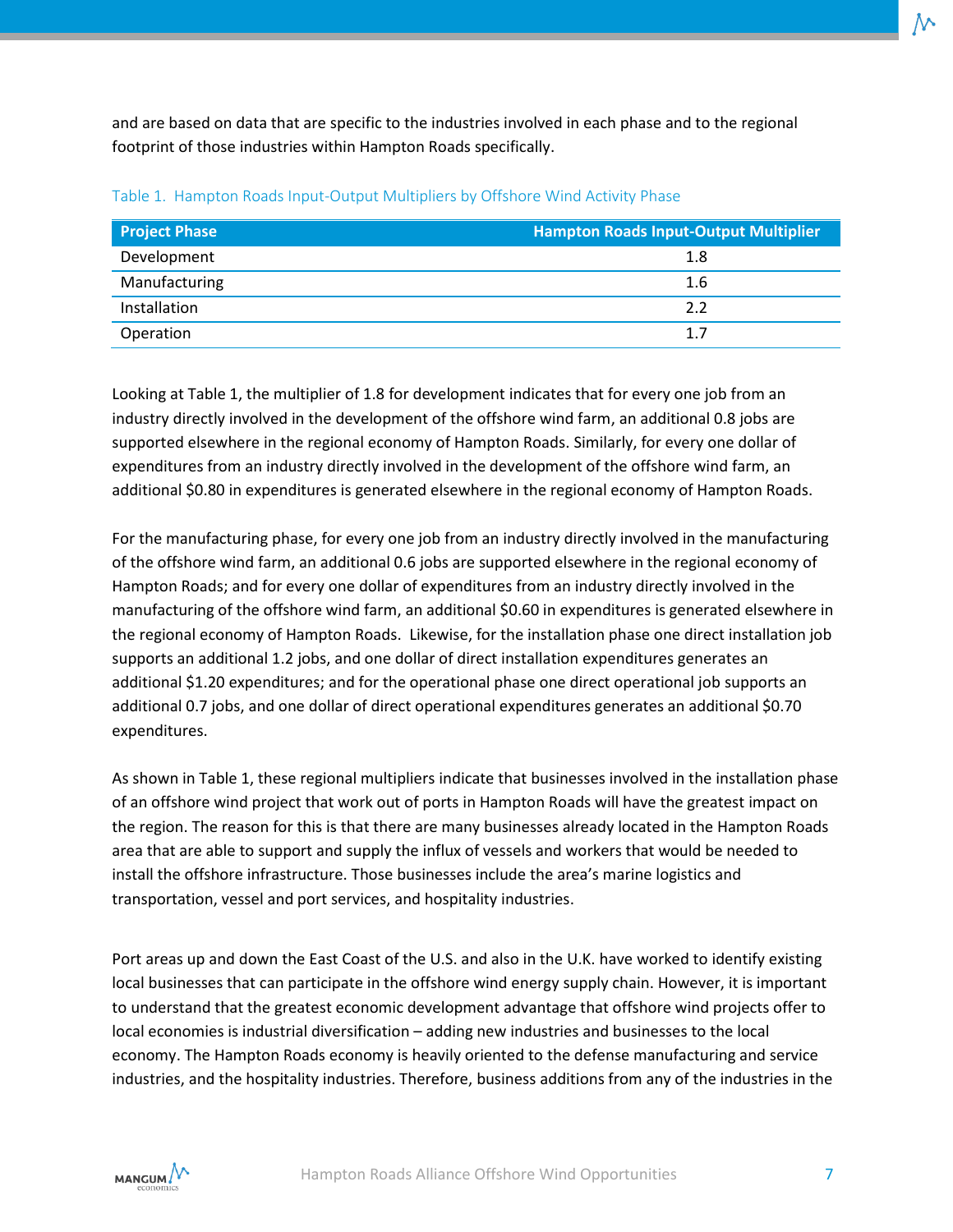development, manufacturing, installation, or operations phases will help to diversify the Hampton Roads economy. And the opportunities to attract and recruit such additions could be significant. In general, the potential service area of ports for the offshore wind industry is described as being within 250 nautical miles. That distance is considered the distance that many service vessels could travel in one day's time. Figure 2 shows the areas within 250 nautical miles of Portsmouth, Virginia and New Bedford, Massachusetts. The Port of New York is located at the northern edge of the radius from Portsmouth, Virginia. Those three ports, among others, are vying to serve the nascent offshore wind industry in the United States. The 250 nautical mile distance may be especially relevant for operations and service vessels, however, in many ways, it is not a hard limit for the reach of a port in the offshore wind industry. We know from the North Sea experience that ports in Denmark and Germany have served offshore wind farms in the U.K. over 400 nautical miles away, even though there are large port areas in nearby England and Scotland. So, businesses that locate in Hampton Roads will have opportunities to serve offshore wind farms from the Carolinas and north to Maine.





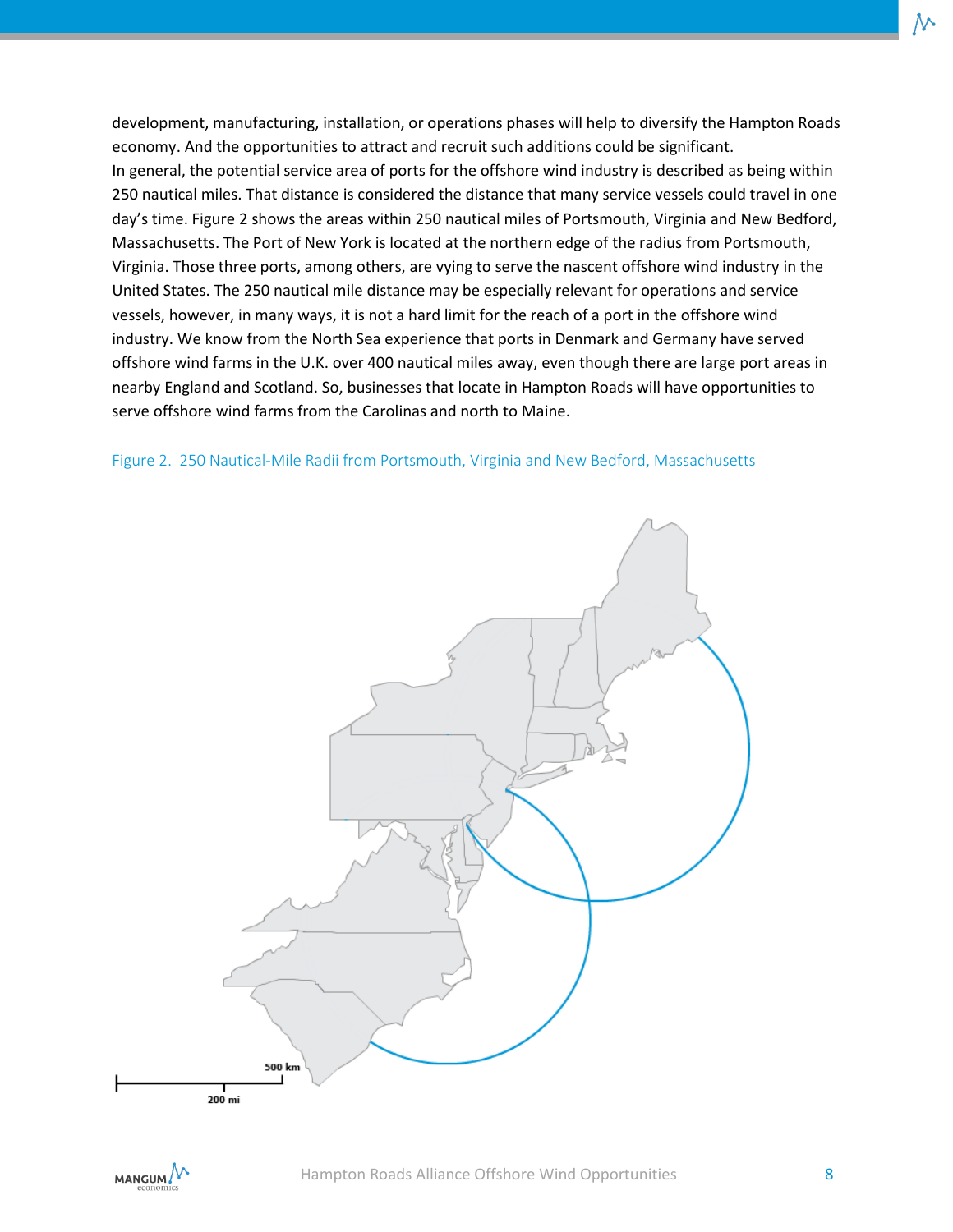# <span id="page-11-0"></span>Challenges for the Offshore Wind Industry in Hampton Roads

In this section, we identify some major challenges to Hampton Roads becoming a major offshore wind energy port. Hampton Roads has many advantages for offshore wind, including a port with deep and wide channels, no air-draft restrictions from the port facilities to the sea, almost immediate access to the open ocean, relatively lower costs of doing business, a right-to-work policy regime, state support for necessary port upgrades, and the creation of the Mid-Atlantic Wind Training Alliance. Those strengths have been noted in a number of reports.<sup>4</sup>

However, Hampton Roads also faces several major challenges. If Hampton Roads is to become a major offshore wind port on the East Coast of the U.S., it will be necessary for businesses in Hampton Roads to serve offshore projects outside of Virginia waters all along the eastern seaboard. This means that Hampton Roads' ability to become a major offshore wind port will necessarily be impacted by events outside of Virginia. In the remainder of this section, we list the most significant of those events.

#### <span id="page-11-1"></span>FEDERAL-LEVEL POLICY UNCERTAINTIES

In 2019 and 2020 there were a number of policy changes at the federal level that caused a dramatic change in the prospects for the development of the U.S. offshore wind industry along the East Coast of the U.S. Older tariffs on a number of products related to offshore wind were extended on imports from China and proposals have been made that would add tariffs on wind towers from Canada, Indonesia, Korea, and Vietnam. The effect of these tariffs would be to increase the cost of construction and disrupt established supply chains.

On the regulatory front, as part of its approval process, the Bureau of Ocean Energy Management (BOEM) has ordered more extensive environmental impact assessments for offshore wind projects than were previously required. This change is expected to delay all projects by one year, but that expectation may prove to be optimistic because BOEM has also announced that it intends to evaluate offshore wind projects sequentially and only one at a time. So, if the evaluation of one project takes longer than expected, and if similar delays happen with subsequent evaluations, the cumulative effect of those delays could have a significant negative impact on the pace of offshore wind project development everywhere in the United States.

Additionally, Customs and Border Protection has issued a number of rulings on its interpretation of the Jones Act (requiring that merchandise transported between two points in the United States be done on U.S.-built and U.S.-crewed vessels). The rulings have not always been consistent and at times would have made offshore construction impossible until a full fleet of Jones Act-compliant vessels were built. Such regulatory uncertainty makes project planning very difficult and discourages potential vendors from bidding on projects in the U.S. that may or may not ultimately be constructed.

<sup>4</sup> An excellent summary of most of Hampton Roads' advantages is provided in BVG Associates, *The Virginia Advantage: The roadmap for the offshore wind supply chain in Virginia*, December 2018.

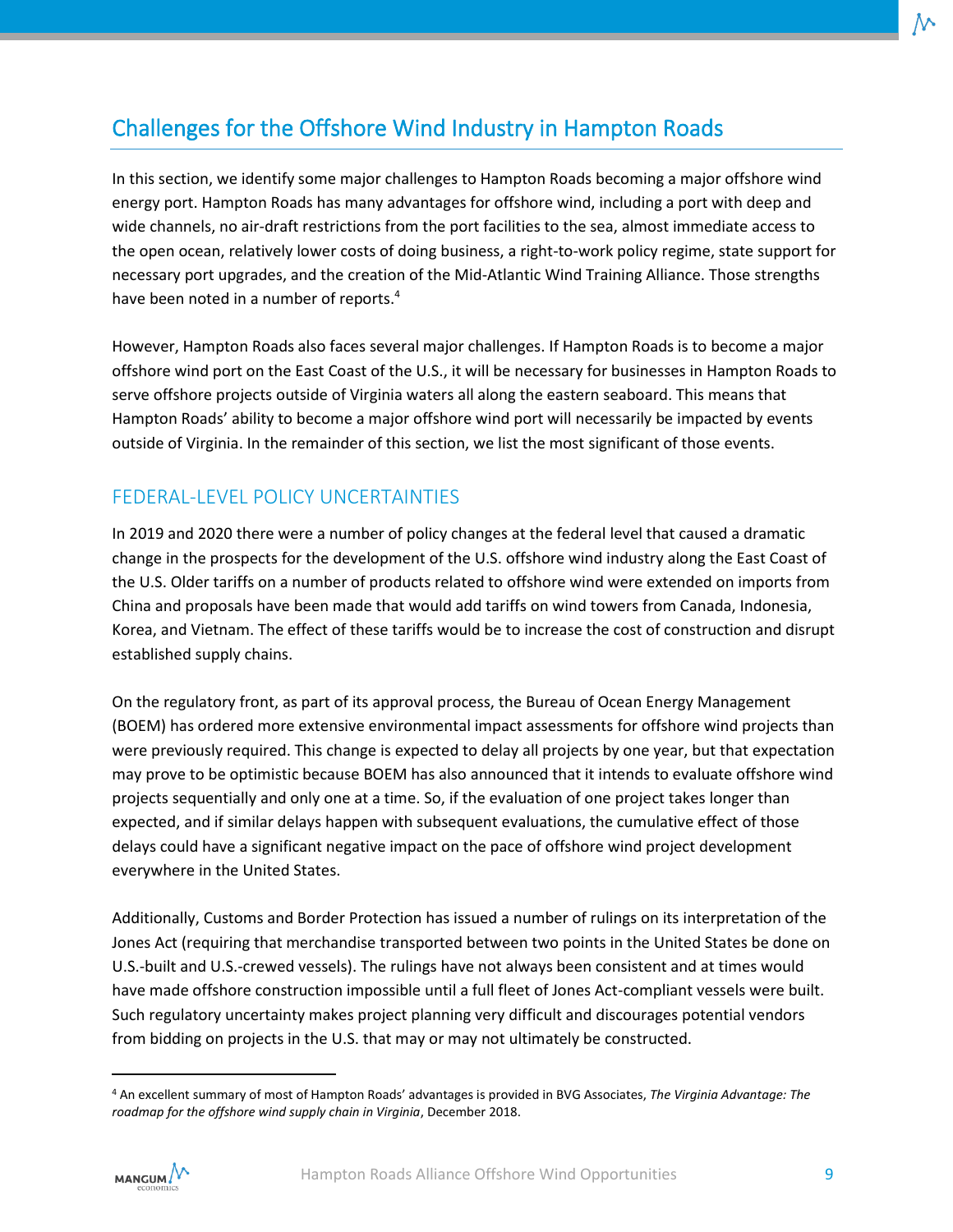Finally, in September 2020, President Trump signed an Executive Order that would extend a moratorium on offshore leasing activity in the waters off of North and South Carolina, Georgia, and Florida. This Executive Order not only affected oil and gas operations but also offshore wind projects. Moreover, that moratorium has now been extended to 2032. This policy is especially damaging to Hampton Roads' prospects for becoming a major East Coast offshore wind port. This is because businesses in Hampton Roads businesses are geographically well-positioned to serve offshore wind projects off the coast of the southern Atlantic states that have been affected by the moratorium. At the same time, wind industry businesses located farther north from Virginia and the southern states covered by the moratorium are not as well-situated to serve the moratorium area, and therefore, they are less affected by that policy.

In addition, wind speeds at 200 meters above sea level (offshore turbine height) are roughly similar from Long Island, New York south to Ocracoke, North Carolina. And from there, winds still have significant strength south to Edisto Island, South Carolina. If businesses in Hampton Roads are limited to serving offshore wind projects north of North Carolina, they will always face stiffer competition from businesses located in New England than they would in serving offshore wind projects further south. And businesses looking to locate for the first time on the East Coast would likely want to position themselves farther from the southern edge of the area where offshore wind projects are permitted.

#### <span id="page-12-0"></span>STATE-LEVEL POLICY UNCERTAINTIES

In addition to being affected by federal policies, Hampton Roads' ability to become a major port serving offshore wind projects along the East Coast of the U.S. will be significantly impacted by policies and activities in other East Coast states. For example, Connecticut, Maryland, Massachusetts, New Jersey, New York, and Rhode Island have implemented local purchase requirements that would make it more difficult for businesses in Hampton Roads to serve some parts of the offshore wind projects in those states. And more generally, expectations for local economic development related to offshore wind can cause their own difficulties. In September 2020, despite the general supportive approach from the New Jersey state legislature, the President of the New Jersey State Senate asked the state public utility commission to suspend the approval of Ørsted's project off Atlantic City for failure to follow through on local economic development promises. Such controversies could create uncertainties about the statelevel policy environment for offshore wind development that make businesses reluctant to make major investments on the East Coast of the U.S. until circumstances are clearer and more predictable.

#### <span id="page-12-1"></span>OCEAN ENERGY INEXPERIENCE

The offshore wind energy industry in Europe developed out of the offshore oil and gas industry that was already well established in the North Sea. In contrast, federal restrictions on oil and gas leasing on the East Coast of the U.S. have made offshore energy a non-starter here. As a result, there are essentially no offshore energy businesses on the East Coast of the United States. That means that the port facilities, offshore service businesses, and workers experienced working on offshore infrastructure that would have developed to serve those offshore energy businesses do not exist to serve the offshore wind industry. That lack of ocean energy experience makes the Jones Act a much greater constraint on

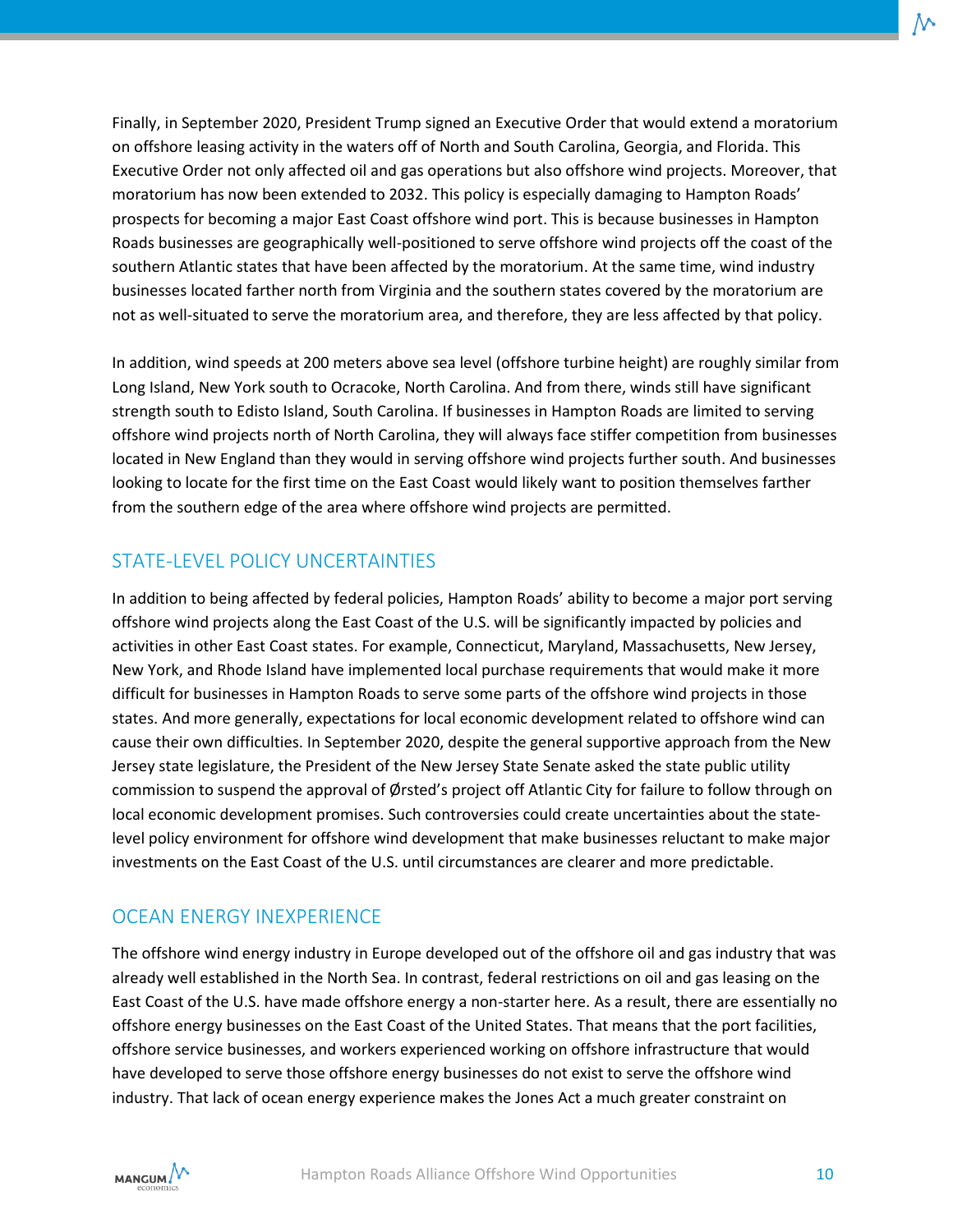offshore wind development on the East Coast because, if there had been offshore oil and gas activity on the East Coast like there has been in the Gulf of Mexico, then there would likely already be Jones Actcompliant vessels operating out of Hampton Roads.

#### <span id="page-13-0"></span>OFFSHORE INDUSTRY WEAKNESS

Despite the dramatic global increase in plans for offshore wind energy projects, the companies in the offshore wind industries are not in financially strong positions. Because the industry is relatively young and more and more offshore wind projects are being announced around the world, there is a general perception that the offshore wind industry is robust, thriving, and profitable. However, while the potential market demand for offshore wind turbines is large, orders from the U.S. are being delayed because of the policy delays mentioned above.

Additionally, turbine manufacturers are in keen competition with each other to produce new and larger capacity turbines that can reduce the cost of installation and of generating electricity. Turbines have already reached a size where producing turbines with larger capacities requires new materials, new engineering, new technologies, and new mechanics. It is not just a matter of making the existing turbines in a bigger size. The research and development activities necessary to accomplish that task are costly in terms of identifying and testing new materials, engineering, mechanics, and technologies. Production of prototypes for testing requires large capital expenditures. Additionally, once a new design is settled on (because the parts and materials are different than in previous designs), new suppliers must be identified, and new supply agreements must be negotiated. So, the cost of developing a new supply chain adds to the cost of developing a new design.

This coincidence of delayed orders, vigorous competition, and increased R&D costs is straining the financial positions of the manufacturers. All have laid off workers in the last year in order to reduce expenditures, and yet many of the companies are still operating at a loss or with small profits. The same is true for many of the other businesses in the offshore energy supply chain. Companies are laying off workers and selling off capital assets to raise cash, and they are combining because there is not enough demand to support all of the existing capacity. This financial weakness means that offshore wind businesses are not financially able to easily invest millions of dollars in new facilities in new markets on the expectation of someday getting a return on their investment.

#### <span id="page-13-1"></span>ATTENTION GIVEN TO NEW YORK AND NEW ENGLAND

When it comes to the potential for offshore wind energy development in the U.S., the global offshore wind industry generally focuses its attention on New York and New England. Mentions of New York and Massachusetts at industry conferences, in trade literature, and in more general news vastly outnumber mentions of projects in the Mid-Atlantic or Carolinas. In part, this is because America's first wind farm was built in New England and the first application to BOEM for a large-scale project was there. Another reason appears to be that New York and Massachusetts are devoting a lot of public resources via economic development authorities and collaborations with local trade associations to "talking up" those states and nearby offshore wind activities.

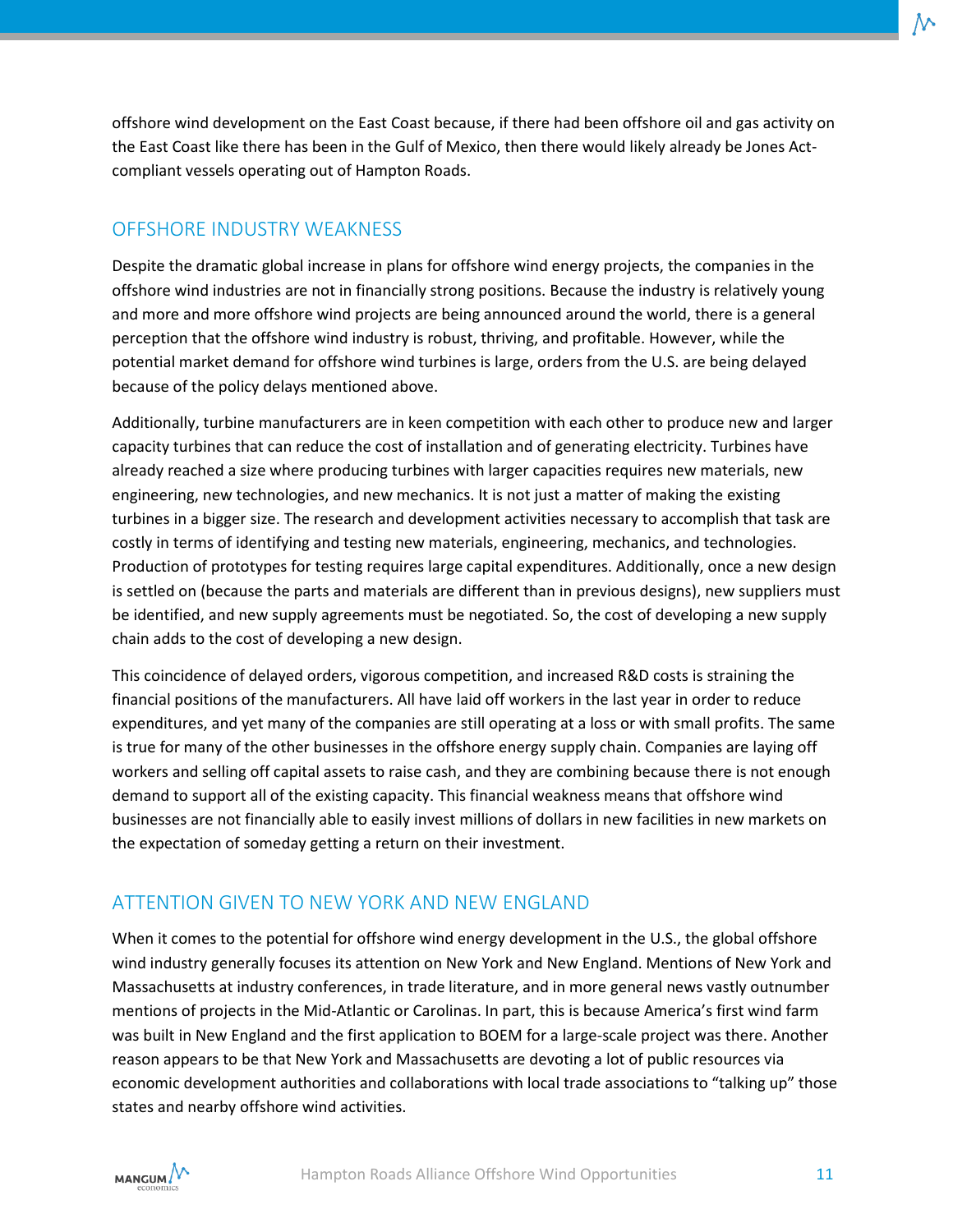# <span id="page-14-0"></span>Opportunities for Additions to Hampton Roads

This section describes the industries that could potentially contribute to the economic development of Hampton Roads by investing in operations in the area. The individual businesses identified illustrate the types of companies in those industries that could be attracted to Hampton Roads because of the development of the offshore wind industry on the East Coast. We have not included firms that already have a significant presence in Hampton Roads. This section is not intended to be a target list for economic development, but rather an indication of the types of firms that may be attracted to Hampton Roads.

#### <span id="page-14-1"></span>REPURPOSING OFFSHORE OIL AND GAS OPERATIONS

The offshore oil and gas industry in the United States is highly concentrated in the Gulf of Mexico. Across all phases of development, that industry offers interesting opportunities with strong potential for offshore wind in Hampton Roads.

#### <span id="page-14-2"></span>The North Sea Experience

An important piece of background information on the offshore wind energy industry is that much of it spun off from the offshore oil and gas industry in Europe. Businesses and port areas that served the rigs operating in the North Sea transitioned to serving offshore wind farms there. Denmark's carbon-fuel utility, Dong Energy, became Ørsted, one of the world leaders in renewable energy development. The Equinor employees who built the world's first floating wind farm situated in Scotland are the same ones who built Statoil's oil and gas platforms, before Norway's biggest petroleum company changed its name. The multinational oil and gas company, Royal Dutch Shell plans to build two wind offshore farms in the Netherlands. These companies and many others had extensive experience operating offshore energy infrastructure, which was valuable in the new offshore wind farms. And the fact that the oil and gas industry ports and vessels were already located near the new offshore wind farms made those assets extremely useful for the new industry.

#### <span id="page-14-3"></span>Advantages for the Offshore Wind Industry in the United States

Although there are no offshore oil and gas ports or vessels on the East Coast of the United States, the offshore oil and gas industry in the U.S. still offers a number of important benefits to offshore wind operations on the East Coast.

Most importantly the need for Jones Act-compliant vessels is an enormous challenge for the offshore wind industry. The offshore oil and gas industry already operates a large number of Jones Act-compliant vessels in the Gulf of Mexico. These vessels are suited for transporting workers, parts, and equipment from port to offshore energy infrastructure. If necessary, vessels originally built for use by the oil and gas industry in the Gulf of Mexico could be converted so that they are repurposed for use in the offshore wind industry. The Romanian marine engineering and naval architecture firm, GLO Marine has done just

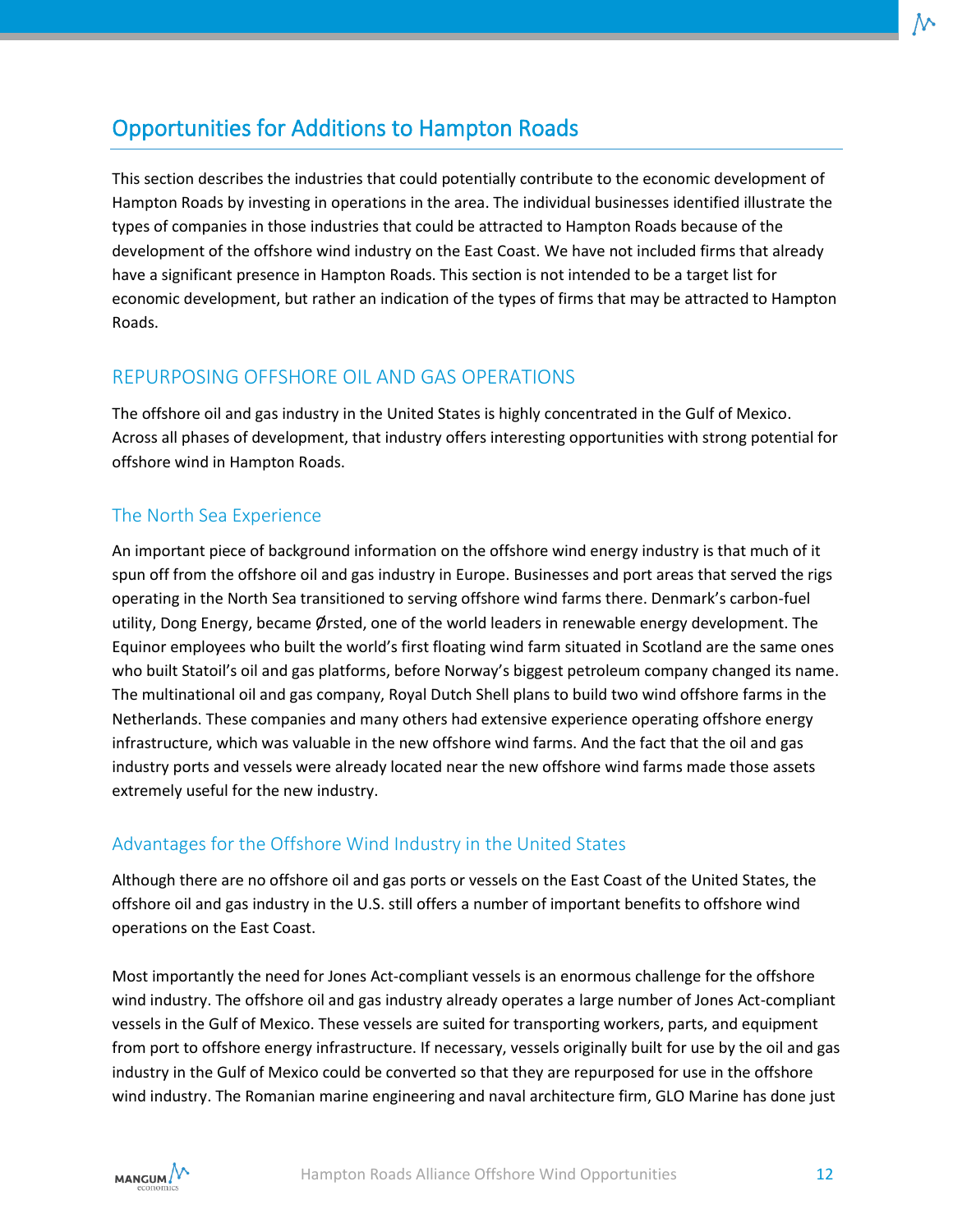that. The company engineered the conversion of two oil and gas service vessels for use in the offshore wind industry. The ships were able to be converted far faster than laying a brand-new keel. Obviously, Hampton Roads has shipyards and other firms that are capable of performing the conversion work on vessels.

The offshore oil and gas companies also have a large number of highly trained American employees with extensive experience in offshore operations. The industry in the Gulf of Mexico directly employs roughly 10,000 people on offshore oil and gas platforms. Many of these U.S. workers are skilled mechanics, electricians, engineers, and builders with experience working at sea. Many of these jobs are not directly translatable to offshore wind.

The point is not that U.S. offshore oil service companies are offshore wind service companies with another name. But that U.S. offshore oil service companies can provide some of the essential U.S. vessels and U.S. workers needed by the U.S. offshore wind industry. As the International Energy Agency has noted, "The oil and gas industry will be critical for some key capital-intensive clean energy technologies [including offshore wind] to reach maturity. … Scaling up these technologies and bringing down their costs will rely on large-scale engineering and project management capabilities, qualities that are a good match to those of large oil and gas companies." 5

#### <span id="page-15-0"></span>Advantages for Gulf of Mexico Energy Services Companies

A number of global oil and gas service companies are headquartered in the United States, mainly in Louisiana and Texas. They have developed technologically advanced equipment and methods for dealing with challenging environments and mechanical problems. The challenge for the offshore oil services industry is that the combination of low oil prices and weakening demand for fossil fuels is increasingly leaving the industry's expertise underemployed. Within the last few months, Schlumberger (the largest oil services firm) announced layoffs of 21,000 employees – one-quarter of the firm's workforce. Baker Hughes, Halliburton, and Weatherford have also laid off thousands of workers in 2020.

Offshore wind's need for Jones Act-compliant vessels and trained workers offers the offshore oil and gas service businesses opportunities to diversify into a related industry with strong growth potential. Adding completely new revenue streams by reallocating some excess capacity would help to stabilize the business of the offshore energy services companies. Oil and gas companies like Dong Energy, Statoil, and Royal Dutch Shell have successfully diversified into offshore wind.

While it is likely that offshore wind will eventually gain a foothold in the Gulf of Mexico, that region is much farther behind the East Coast in terms of identifiable offshore wind activity. The offshore oil services companies in the Gulf of Mexico could gain industry-specific experience working on the East Coast of the U.S. that would translate to the Gulf of Mexico and other areas.

<sup>5</sup> International Energy Agency, *The Oil and Gas Industry in Energy Transitions: World Energy Outlook special report*, January 2020.

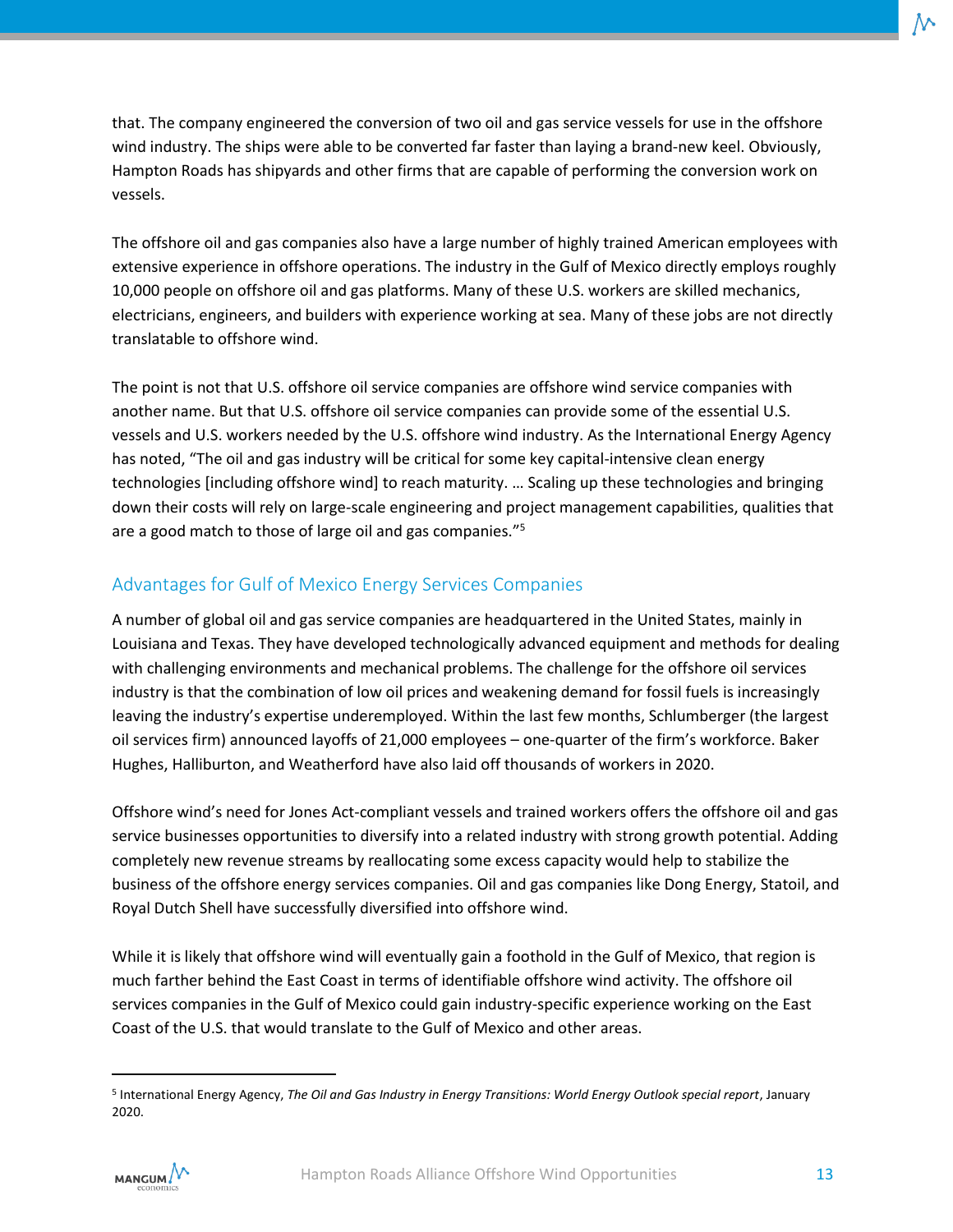Finally, because there has been no offshore oil and gas activity off the East Coast of the U.S., oil and gas services companies do not already have a presence here. However, Hampton Roads would provide an excellent base of operations for those companies on the East Coast. Companies from Texas and Louisiana will appreciate operating from a right-to-work state, like Virginia. Virginia's lower cost of doing business relative to other East Coast states will be beneficial for establishing new locations. And the ease of access from the Hampton Roads port areas to the open ocean will be what these companies are used to when operating in the Gulf of Mexico.

#### <span id="page-16-0"></span>DEVELOPMENT

During the development phase, among other activities, environmental, geological, and hydrological surveys are conducted. Once the environmental and geological studies are complete, the engineering and design of the wind farm are performed. This work develops the overall configuration of the wind farm system, including layout design, turbine selection, foundation type, electrical design, installation methods, operational strategy, and other key elements of the project. The following companies are involved in offshore work of this type.

[CGG](https://www.cgg.com/en) is a global geoscience technology leader. It provides a broad range of data, products, services and equipment for natural resource geophysics, geology, data science, and geospatial research of the seabed. It is headquartered in Cedex, France.

[ION](https://www.iongeo.com/) is a global technology company, headquartered in Houston, that delivers digital insights on the ocean floor for the offshore energy, ports, and defense industries. The company's traditional focus has been on the petroleum exploration and production industry. However, it is diversifying its business into relevant adjacent markets such as offshore logistics and marine robotics. ION is a very asset-light company, which would allow it to easily serve projects in the Hampton Roads area, but which also means that it would have a limited impact in terms of economic development in Hampton Roads.

[TGS-NOPEC Geophysical](https://www.tgs.com/) has corporate headquarters in Oslo and operational headquarters in Houston. The company provides global subsurface seismic, magnetic, gravity, multibeam, and coring data and advanced processing, imaging, interpretation, and integration services to the energy industry. It has provided services not only in established operational areas but also in new and emerging areas.

[MIND Technology](http://mind-technology.com/) offers exploration, survey, and (through its subsidiary, [Klein Marine Systems\)](http://kleinmarinesystems.com/products/maritime/) defense services for the marine environment. Its range of sensors, vessels, and expertise are used for mapping the ocean floor for hazards and seismic conditions. It has a wide range of towed sonar instruments that are used to search and identify items and conditions on the seabed. MIND Technology is headquartered in The Woodlands, Texas.

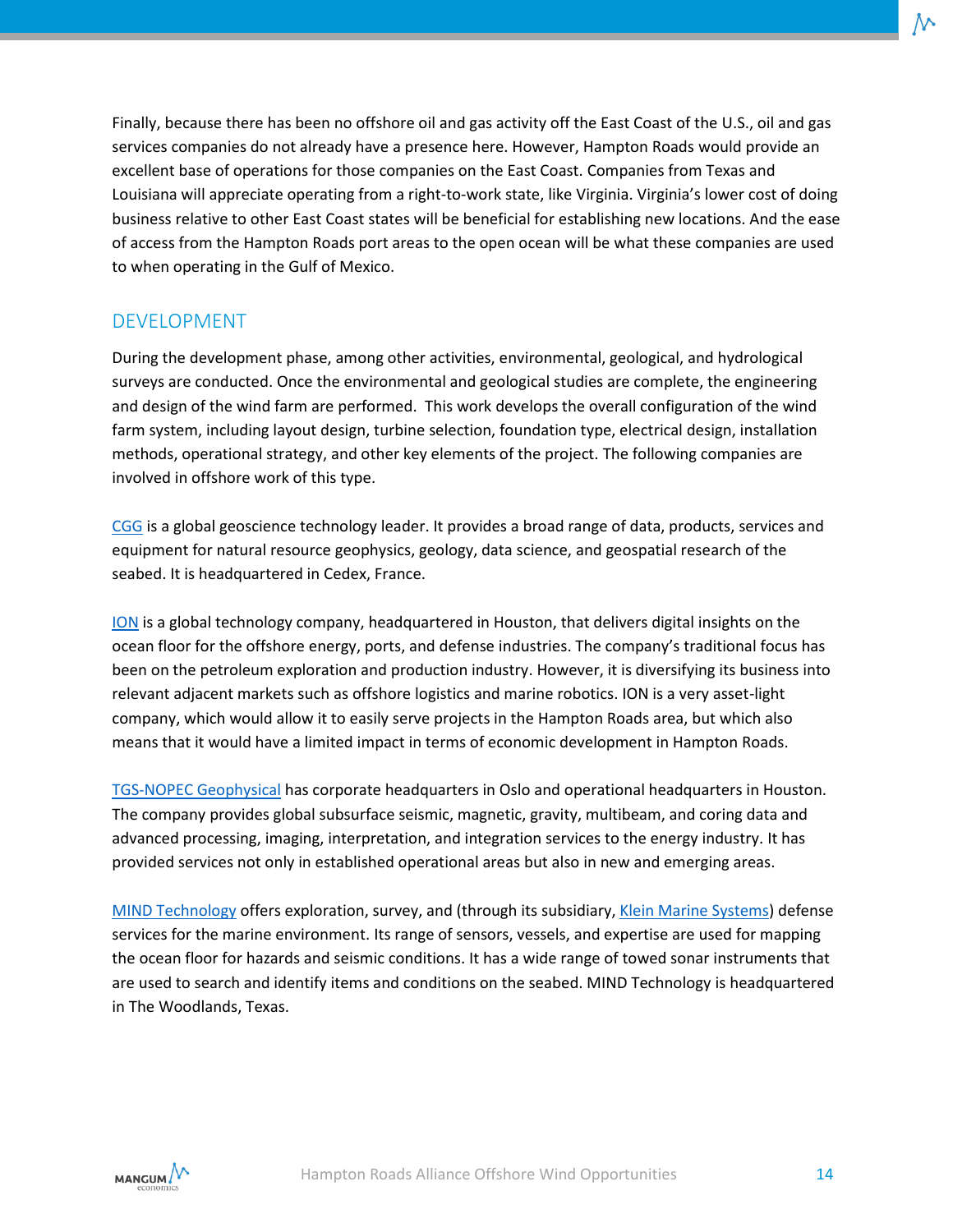#### <span id="page-17-0"></span>TURBINE (NACELLE AND ROTOR) MANUFACTURING

Attracting wind turbine manufacturing facilities to a local area is the goal of every major port on the East Coast of the United States and in the United Kingdom. These are advanced manufacturing facilities with technologically advanced equipment and processes and high paying skilled jobs. Because of the size of the equipment that they produce, these facilities result in significant investments in major port infrastructure, vessels, and logistics.

Turbine nacelles and rotor assemblies (blades and hubs) will usually be supplied by the same company, though the nacelles can be manufactured in different locations from the rotors. These turbine companies are the most important companies in offshore wind manufacturing. Securing local investment by turbine manufacturers is important to growing the offshore wind industry in the local economy. A turbine manufacturer has many suppliers of separate components (e.g., bearings, structural and fabricated steel, fiberglass and resin, towers, sensors, specialized coatings, pitch and yaw control systems, communication technologies, and electrical components).<sup>6</sup> Small components can easily be shipped from distant manufacturing locations. Therefore, only very large components and large major components that are specialized for a single turbine manufacturer are likely to locate in port areas around the turbine manufacturers. The supply chain for the turbine manufacturers will, to some degree, be attracted to locate near the assembly facility; however, the turbine manufacturers will not locate facilities based on convenient access to suppliers.

There are only a few manufacturers of offshore wind turbines. Siemens Gamesa Renewable Energy (Spain) has produced 3.3 GW of fully commissioned offshore wind capacity – far more than its closest competitors.<sup>7</sup> MHI Vestas (a Danish joint venture of Mitsubishi Heavy Industries and Vestas Wind Systems)<sup>8</sup> ranked next with 1 GW of commissioned offshore capacity, followed by three Chinese competitors (Shanghai Electric Windpower Group, Xinjiang Goldwind Science & Technology Co., and Envision Energy). The Chinese companies produce almost exclusively for the Chinese market which for the foreseeable future probably will consume all of their productive capacity. GE Renewable Energy (a French division of General Electric) accounted for 390 MW of commissioned offshore capacity.

Siemens Gamesa, Vestas, and GE are the only turbine manufacturers that, in the near term, might possibly begin manufacturing in the United States for the offshore market. Siemens Gamesa and GE have recently introduced the availability of very large capacity turbines to reduce the overall cost of producing electricity from offshore wind. Siemens Gamesa's 14-222 D turbine can achieve 15-MW capacity, while GE's Haliade-X turbine can achieve 13-MW capacity. Vestas has had a 10-MW turbine available for some time.

<sup>8</sup> On October 29, 2020, Vestas Wind Systems purchased Mitsubishi Heavy Industries' 50 percent share of the joint venture, MHI Vestas. Since 2014, MHI Vestas operated exclusively in the offshore industry, whereas Vestas operated exclusively in the onshore industry.



<sup>6</sup> For a description of some of the components of turbines, see BVG Associates, *Guide to an Offshore Wind Farm: Updated and extended*, April 2019.

<sup>7</sup> The information in this paragraph comes from the report by Bloomberg New Energy Finance, *2019 Global Wind Turbine Market Shares*, February 2020.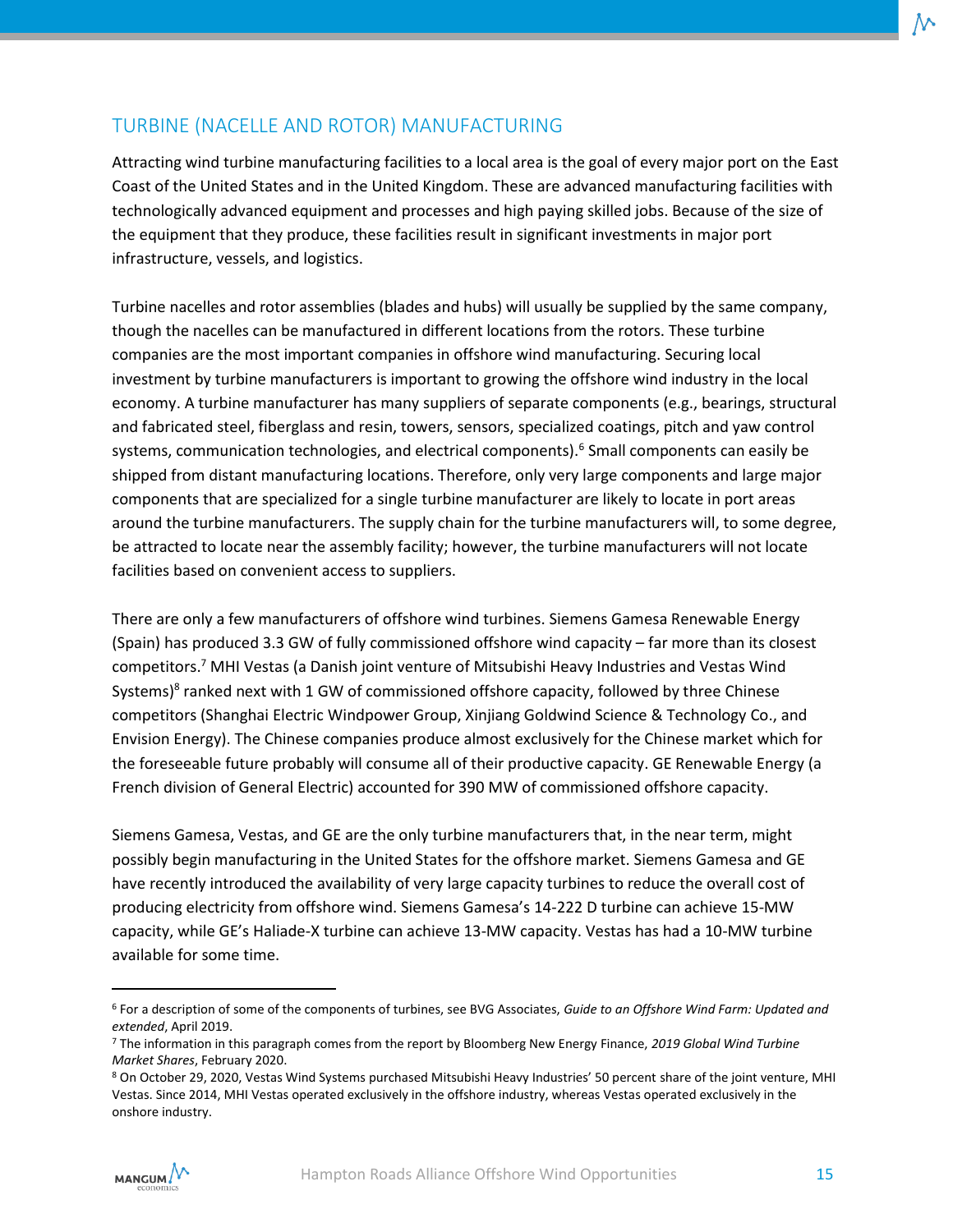It is important to understand that the offshore turbine industry is highly competitive, and the companies routinely report profits near, or even below, zero from their offshore wind business. Even with the ability to borrow at very low interest rates, the construction of new manufacturing facilities would be a strain on the finances of any of the companies.

[GE Renewable Energy](https://www.ge.com/renewableenergy/home) has trailed far behind Siemens Gamesa and Vestas in the offshore wind market. Perhaps GE's most notable success in offshore wind energy was supplying the 6-MW turbines for the only offshore wind farm in the U.S. at Block Island, Rhode Island. However, GE was recently selected to supply its new 13-MW turbines for a 2.5-GW project in the North Sea. In December 2020, the Vineyard Wind project selected GE as its preferred supplier, replacing Vestas which had previously been named as the preferred supplier. GE has also been named the preferred supplier for two of Ørsted's projects: Skipjack (Maryland) and Ocean Wind (New Jersey). Altogether, GE has almost 4 GW of orders for its Haliade-X turbine in the northern Atlantic Ocean – all scheduled for delivery by the mid-2020s. That is ten times the capacity of offshore turbines that GE has ever produced. The Haliade-X turbine is produced in Saint-Nazaire, France. GE is also building its turbine factory in China to build Haliade turbines for the Pacific region.

It is likely that, because the Saint-Nazaire nacelle manufacturing facility has just finished being retooled to produce these new turbines and GE is building a factory in China, building an additional new nacelle manufacturing facility in the U.S. would be difficult to justify financially. It will probably take years of orders to recover the cost of the investment in France and China. And GE Renewable Energy is a financially weak business. In October 2020, the division recorded a very small quarterly profit for the first time in almost two years, but the profits were generated from the onshore side of the business.

[Vestas](https://www.vestas.com/) is the global leader in wind energy manufacturing overall, but almost all of its production has gone to the onshore wind industry. Its current coastal production facilities are located throughout continental Europe, and in the U.K., China, India, Argentina, and Brazil. It has onshore wind production facilities (nacelles, blades, and towers) in Colorado.

For the offshore market, the company has been focusing on 10-MW floating turbines that are most suitable for use in deepwater locations that are common in the Pacific and that may be useful for new wind farms in the Mediterranean Sea and the Gulf of Maine. It is working to develop a larger capacity turbine to remain competitive in the offshore market. As mentioned previously, the offshore division of Vestas has not been in a financially strong position. In August 2020, the company laid off 400 offshore wind workers in Europe, cut executive pay by ten percent, and narrowed its production to only projects that were already under contract. However, now that the offshore division has been reunited with the onshore wind part of Vestas (which has been stronger financially), the company may have the resources to give the offshore division the financial support that it needs to invest in the design and production of much larger turbines.

Vestas will need much larger production facilities than it uses now in order to make much larger turbines. With no existing facility that is already prepared to produce a new turbine, it would be easy for

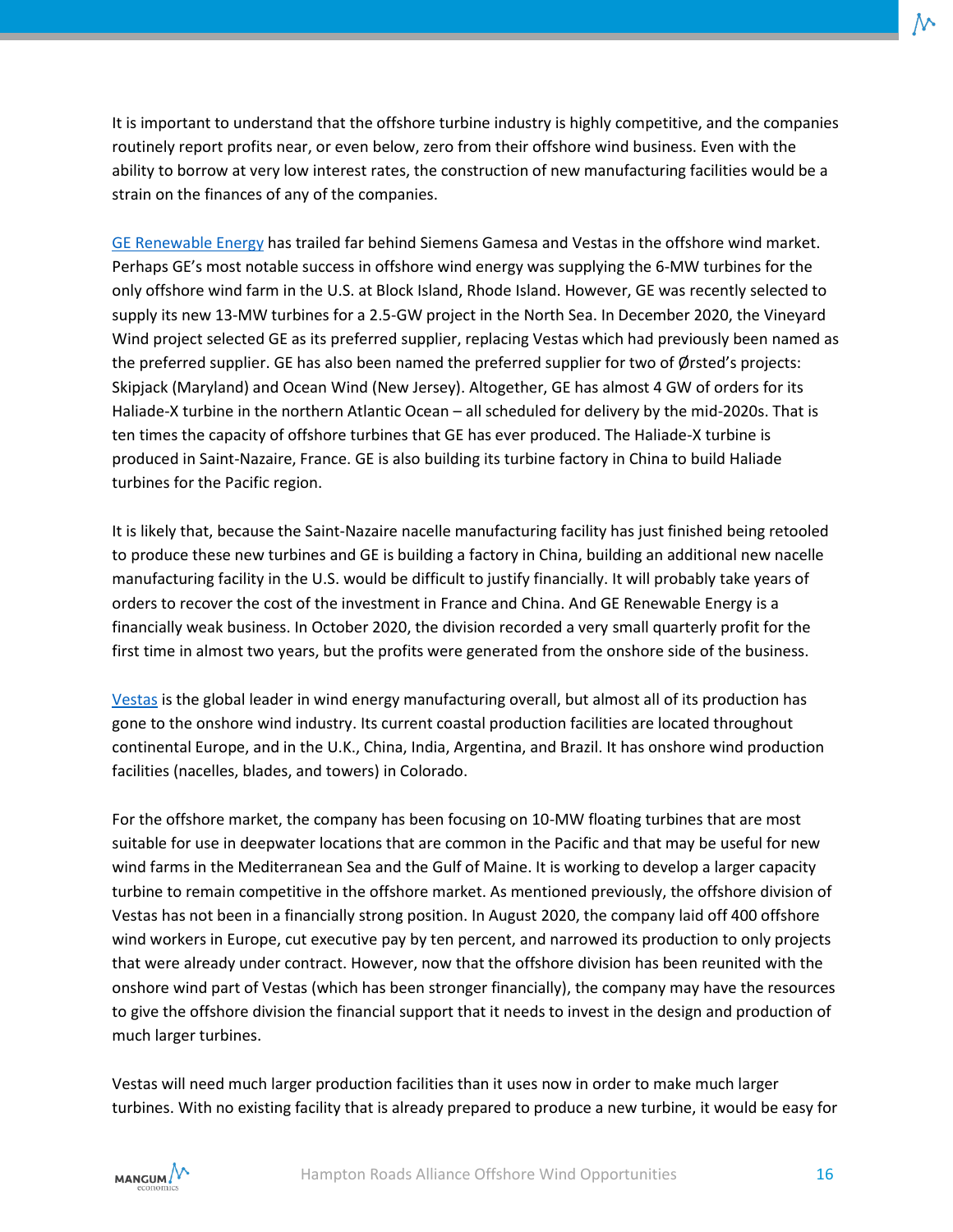Vestas to justify building a completely new nacelle and rotor manufacturing plant in the United States. However, Vestas can only afford to invest in a new U.S. facility if it can develop a new product and secure a sizeable U.S. order book for it. With Vestas losing out to GE to be the preferred supplier to the Vineyard Wind project in Massachusetts, Vestas would not seem to have a strong reason to pick one part of the East Coast over another, which could provide an opportunity for Hampton Roads.

If Vestas chose to locate in Hampton Roads, it could still supply projects into the Gulf of Maine. The transportation challenges would be double what they would be from a location like New Bedford, Massachusetts. Turbine manufacturers in the U.S. will be able to meet deadlines and delivery conditions for any location along the East Coast regardless of their location. The transportation of turbines up or down the East Coast will be simpler and faster than transporting them from Europe. However, without U.S. orders for a new turbine, a Vestas manufacturing plant on the East Coast is not in the foreseeable future.

As of 2020, [Siemens Gamesa Renewable Energy](https://www.siemensgamesa.com/en-int) is the global offshore industry market leader, and it offers the largest capacity turbine at 15 GW. Siemens was the company involved in the first offshore wind farm erected off Denmark in 1991. Siemens Gamesa has research and development centers in Denmark, Germany, Spain, India, and Colorado. Its factories are located in Denmark, Germany, Spain, the United Kingdom, Morocco, China, India, Brazil, Iowa, and Kansas.

Siemens Gamesa is likely to continue to lead the offshore wind industry for the foreseeable future. To date, offshore manufacturing and service contracts have been the profitable segments for the company, while the onshore market has not. During its latest financial report, the company indicated that it would focus more on being profitable than on securing orders in the onshore market. The company also plans to focus on new markets in the U.S. and Brazil. However, it is possible that, in the effort to keep costs down for the offshore market in order to maintain profitability, Siemens Gamesa may attempt to fulfill as many orders as possible out of its existing factories. A new nacelle manufacturing facility in the U.S. would likely cost over one billion dollars, which would have a significant impact on the company's bottom line. The company's less-complex blade manufacturing facility in Hull, U.K. cost over \$400 million in 2018. Nevertheless, Siemens Gamesa is the only one of offshore turbine manufacturers to state that it is currently exploring plans to build a blade manufacturing plant in the U.S. or even a U.S. factory for its new 15-GW turbine.

[TPI Composites,](https://www.tpicomposites.com/) headquartered in Scottsdale, Arizona, is the only major independent producer of wind turbine blades. The company has supply agreements with GE, Nordex, and Vestas. It had two facilities in New England – an R&D center in Fall River, Massachusetts and a manufacturing plant in Warren, Rhode Island. However, in a cost-cutting measure, the Fall River facility, which was opened in 2011, was sold to an unidentified buyer in late 2019. The local advantage to hosting an independent blade producer is that it has a greater likelihood of serving more projects than an OEM blade manufacturer.

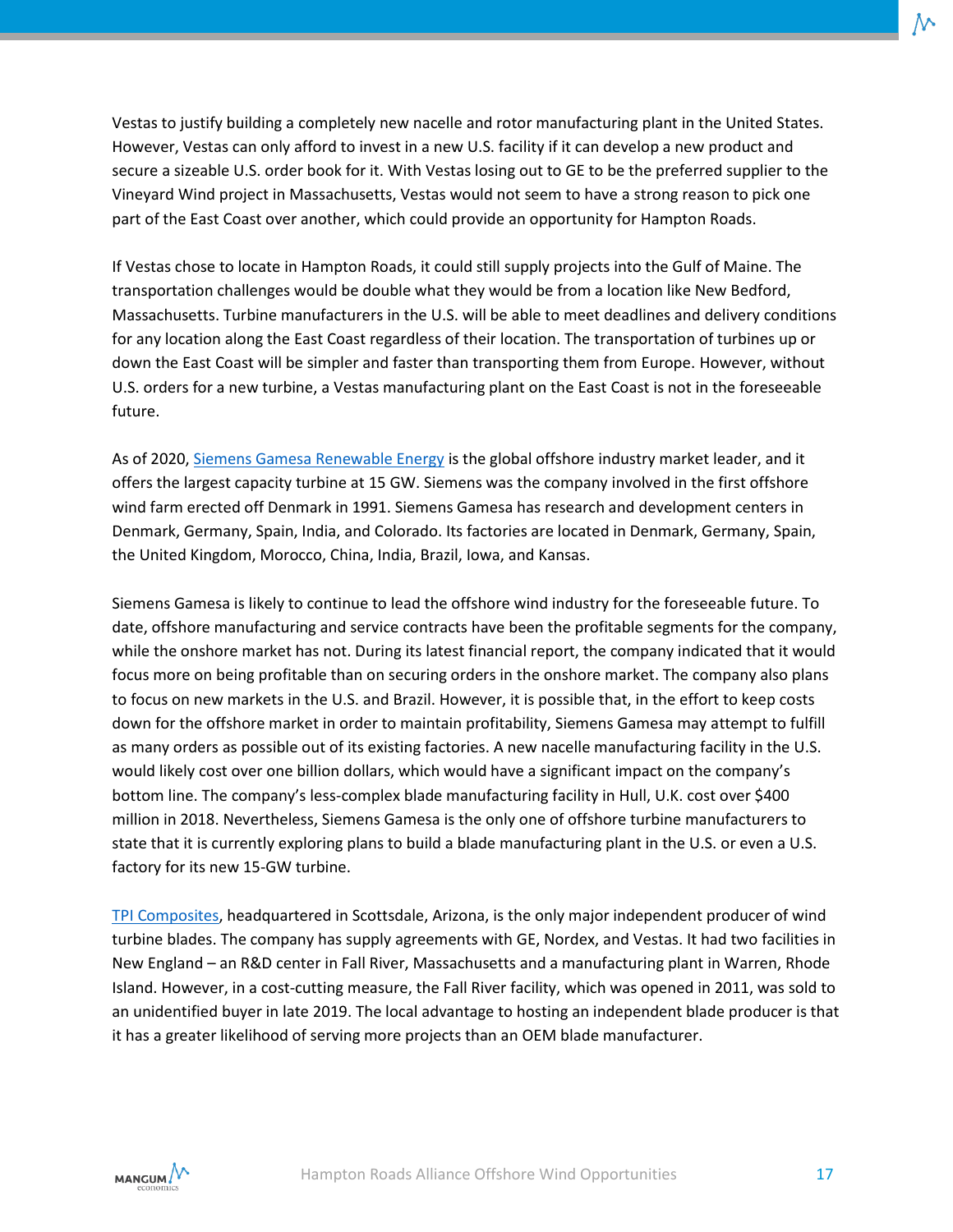#### <span id="page-20-0"></span>OFFSHORE TOWER AND FOUNDATION MANUFACTURING

Foundations and towers have different specifications but involve similar materials and processes. In general, firms that can produce one can produce the other. In addition to the manufacturers listed below, the turbine manufacturing companies sometimes produce towers to support the turbines that they will install. It is notable that, for offshore applications, many of these manufacturers primarily serve the oil and gas industry.

Foundations and towers are extremely large, but they can also be affordably transported across large distances. To illustrate how portable towers and foundations are, foundations and jackets for the Seagreen wind farm in the North Sea off the coast of Scotland will be supplied by companies in the United Arab Emirates [\(Lamprell\)](https://www.lamprell.com/) and China [\(COOEC-Fluor Heavy Industries\)](https://www.cooecfluor.com/client-industries/offshore-deepwater-subsea). Foundations for another project nearer to the coast of Scotland will be produced in Singapore [\(Saipem\)](https://www.saipem.com/en). This is in spite of the fact that [BiFab](http://www.bifab.co.uk/) has factories on the Scottish coast where so many offshore wind farms are located. In December 2020, BiFab entered into the Scottish equivalent of bankruptcy due to the fact that it has been unable to secure orders for its products.

Because of the size of foundations and towers, the biggest constraint on suppliers is the ability to produce at the water's edge. However, if production can be easily loaded onto a vessel, then it can be delivered globally. Businesses around the world have the skills, experience, and ability to supply these structural elements for offshore wind projects.

In the United States, companies including a number of firms involved in construction for the offshore oil and gas industry in the Gulf of Mexico have the technical ability to construct towers and foundations. There are a number of makers in North America that are located in landlocked areas. The premier examples are Broadwind Energy, Arcosa Wind Towers, and Marmen (Canada). If they wanted to compete for a share of the offshore wind business, they would need to relocate to port areas like Hampton Roads. However, given the continued growth in demand for onshore wind towers and the preference that offshore developers have for businesses with offshore expertise, companies that only have experience in the onshore wind market are likely only to locate to coastal areas if they manage to get a firm contract for a large offshore project.

[Stiesdal Offshore Technologies](https://www.stiesdal.com/offshore-windpower/) is a fabricated steel manufacturer offering floating and fixed turbine foundations. The company's focus is on inventing low-cost floating foundations that can be used at any depth and without the need for specialized installation vessels. Stiesdal is partnering with Innogy and Royal-Dutch Shell for research and development. The company was founded by a former employee and executive of both Vestas and Siemens and an expert in wind energy technologies. The company's only location is in Denmark.

The Danish steel manufacturer[, Welcon](https://www.welcon.dk/) and the Canadian wind tower manufacturer, [Marmen](https://marmeninc.com/en/services/wind-tower-fabrication) have signed a memorandum of understanding to develop a [joint venture](https://marmeninc.com/en/news/marmen-and-welcon-sign-a-memorandum-of-understanding-to-collaborate-on-us-offshore-wind-tower-fabrication) to build a facility somewhere in the

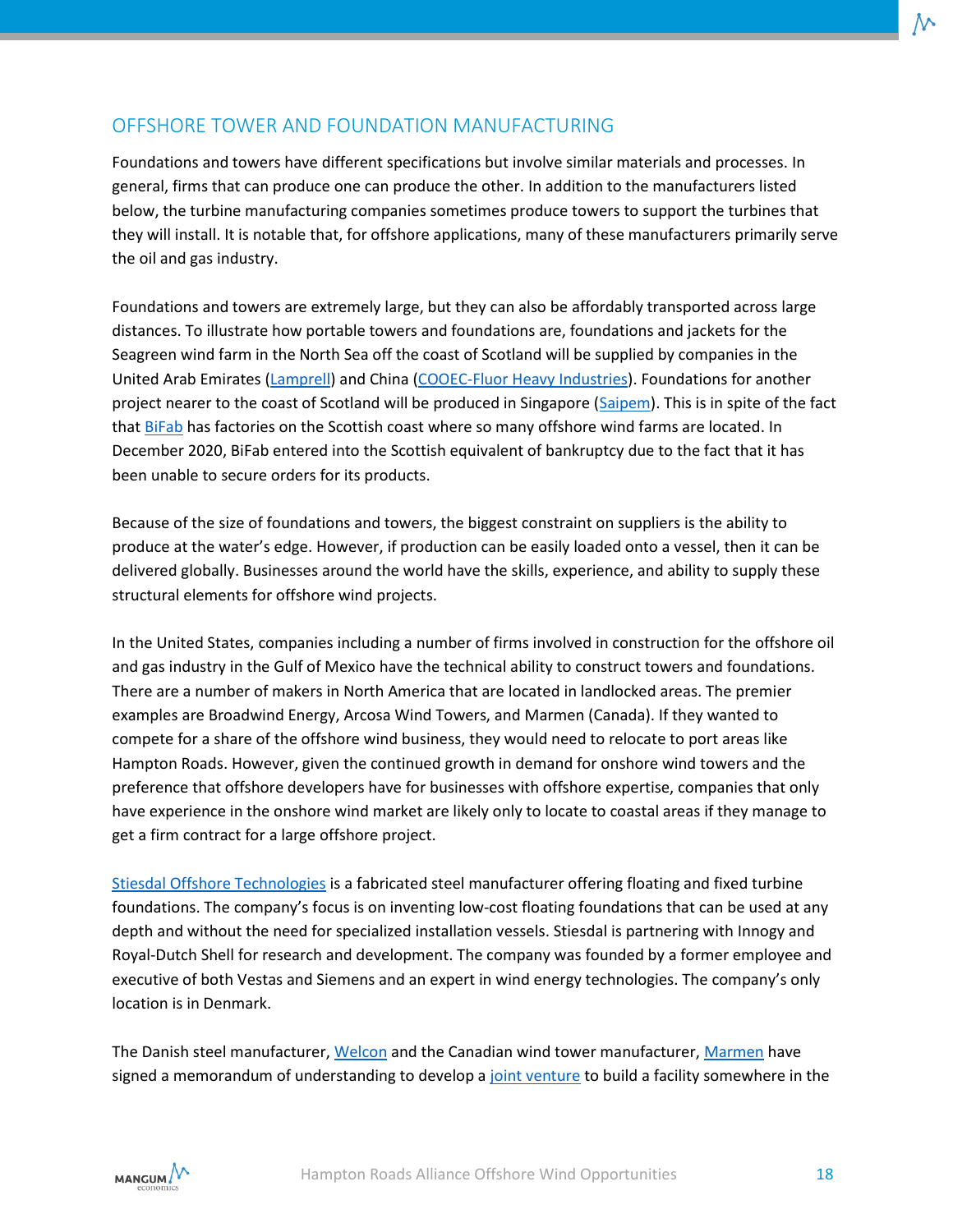northeastern part of the U.S. to produce both towers and fixed & floating foundations for the offshore wind market in the United States.

[CS Wind](http://www.cswind.com/eng/) is a Korean company that is one of the largest producers of towers for onshore and offshore wind turbines. Its share of the global market is in large part due to its coverage of the Asian market, though the firm also has a factory in the U.K.

[ASM Industries](https://asm-industries.com/en/home/) in Portugal specializes in fabricated steel for marine environments, especially offshore wind towers and foundations. The company has invested in the development of new floating, semisubmersible foundations that are best suited for deepwater applications.

[ArcelorMittal](https://corporate.arcelormittal.com/) is a European producer of fabricated steel products – the largest steel producer in the world. Siemens Gamesa has purchased offshore towers and foundations from the Luxembourgheadquartered firm. It has two plants in Pennsylvania.

[Valmont](https://www.valmontsm.com/) SM manufactures and co-engineers heavy steel products for infrastructure applications, including wind turbine towers. Its production facility is in Denmark. Its parent company, Valmont Industries, is headquartered in Omaha, Nebraska.

[Gulf Island Fabrication](https://www.gulfisland.com/) manufactures large offshore structures and vessels, mostly for the oil and gas industry, in Houma, Louisiana. Its headquarters are in Houston. It has produced jacket foundations for offshore wind turbines.



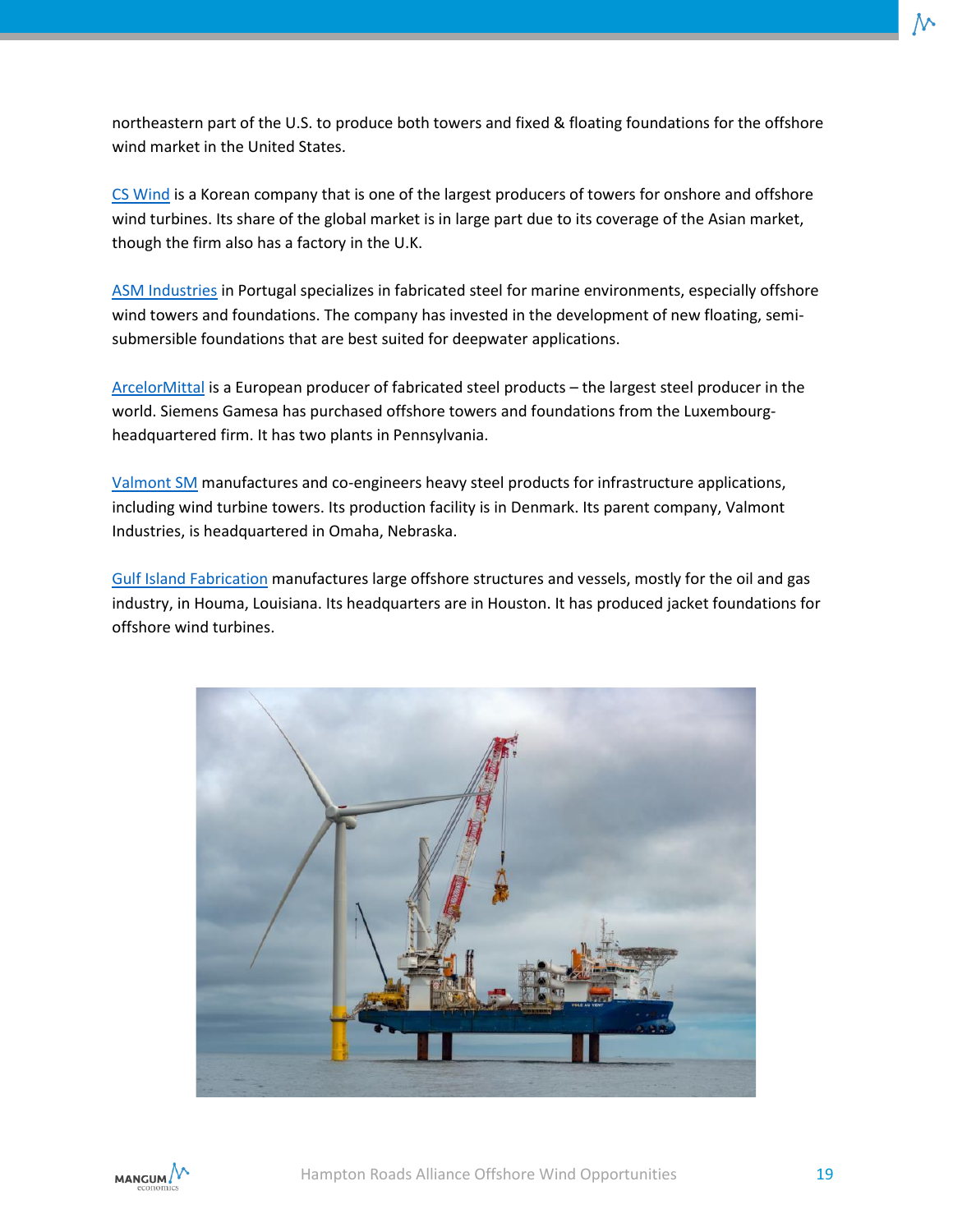#### <span id="page-22-0"></span>CABLE MANUFACTURING AND INSTALLATION

The subsea power and telecommunications cable manufacturers generally install their products. The cable installation vessels do not need to be (and are not) Jones Act-compliant vessels. Non-Jones Actcompliant vessels can still operate out of U.S. ports. So, Hampton Roads could benefit from hosting and supplying foreign-flagged cable installation vessels. Such ships have crews of 100 or more.

[Prysmian Group](https://www.prysmiangroup.com/en) offers power and telecommunications cable designs, products, operating systems, and installation for almost every industry including offshore wind. It supplies medium-voltage inter-array cables, high-voltage alternating current (HVAC), and high-voltage direct current (HVDC) export cables. It also offers monitoring and maintenance services for cabling. The global firm is headquartered in Milan, Italy. Its high-voltage cables are produced in the town of Abbeville in western South Carolina. It currently operates three cable laying vessels, and a fourth will be added to the fleet in 2021.

[NKT,](https://www.nkt.com/) headquartered in Denmark, has been in the cable business since the 1800s. It provides a full range of offshore cabling solutions for marine applications. Most of its work has been in Europe. It operates a single cable-laying vessel.

[Nexans](https://www.nexans.us/eservice/US-en_US/navigate_-26/Nexans_USA.html) is a power and telecommunications cable company. It produces high-voltage cables in a plant in Charleston, South Carolina from which it can easily be shipped to any location on the East Coast. It currently operates four vessels with a fifth to be added. Nexans has a supply agreement with Ørsted and Eversource for their offshore wind projects on the East Coast.

#### <span id="page-22-1"></span>FOUNDATION, TOWER, AND TURBINE INSTALLATION

According to the Bureau of Ocean Energy Management (BOEM), in order to comply with the Jones Act, the installation of bottom-founded, non-gravity foundations, towers, and turbines in U.S. waters must be done by vessels that are made and operated in U.S. ports and staffed with U.S. crews.<sup>9</sup> As of yet, there are no Jones Act-compliant wind turbine installation vessels afloat. Compliance will require not only the construction of new installation vessels in the United States (as Dominion Energy has commissioned) but also the training and support of American workers for installation projects.

[Oceaneering,](https://www.oceaneering.com/) headquartered in Houston, provides engineered services primarily to the offshore energy industry. It serves the defense, entertainment, material handling, aerospace, science, and renewable energy industries. The company's survey experience and fleet of Jones Act-compliant vessels offer highspeed data transfer solutions to move survey data from vessels to shore. Its independent inspection, testing, and verification capabilities support structural quality assurance for foundations, towers, nacelle bedplates, and other large components. Oceaneering's engineering and design expertise supports the manufacture and installation of high-voltage power cables. It operates a fleet of vessels, ROVs, survey array spreads, and equipment for installation and seabed clearing. It offers robotic crawler inspections and subsea marine growth removal to meet the maintenance demands of large ocean installations.

<sup>9</sup> Kearns & West on behalf of BOEM, *Summary Report: Bureau of Ocean Energy Management's Offshore Wind and Maritime Industry Knowledge Exchange*, March 5-6, 2018.

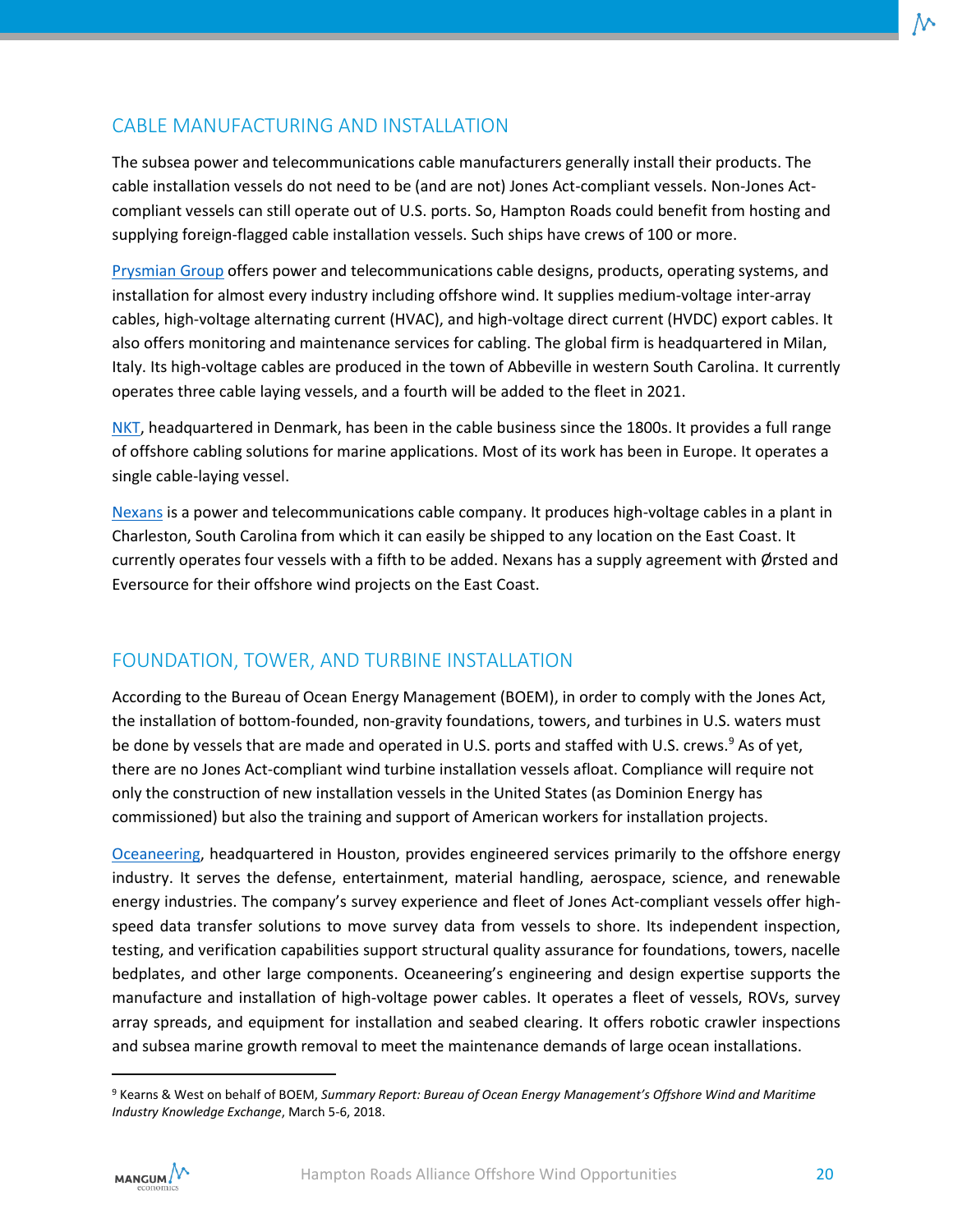#### <span id="page-23-0"></span>OPERATION AND MAINTENANCE

The maintenance of a wind farm facility typically involves the maintenance of the entire offshore wind farm infrastructure, including wind turbines, subsea cables, and offshore substations. The major wind turbine manufacturers (GE, Siemens Gamesa, and Vestas) all have divisions that offer maintenance and repair service contracts for the equipment that they produce.

[Helix Energy Solutions](https://www.helixesg.com/) is an international offshore energy services company, headquartered in Houston, that provides services to the offshore energy industry, specializing in robotics operations. The company also provides subsea cable burial and seabed clearing services for the offshore wind industry. The ROVs are designed to complement offshore construction. The firm also operates robotics support vessels.

[Hornbeck Offshore Services](https://hornbeckoffshore.com/) is a leading provider of marine transportation services to exploration and production, oilfield service, offshore construction, and military customers. It has primarily focused on providing innovative, technologically advanced marine solutions to meet the evolving needs of the deep-water energy industry. The firm recently went through Chapter 11 bankruptcy-reorganization in order to reduce its debt. It is headquartered in Covington, Louisiana.

[Sodexho Group,](https://us.sodexo.com/home.html) headquartered outside Paris, is a foodservice provider for institutions and organizations around the world. It has been a major provider of food service on crew vessels and offshore platforms for the petroleum industry.

[ESS Support Services Worldwide](https://www.essgulf.com/) is the specialty division of Compass Group providing catering and support services to offshore and remote sites. It offers rapid response to serve offshore employees. The company is the market leader in providing remote food service, housekeeping, and janitorial support assistance to clients in extreme environments.

[Taylor's International](https://taylors-international.com/), headquartered in Lafayette, Louisiana has 20 years of experience in providing remote offshore catering to the oil and gas industry around the globe. In addition to food service, the company offers a full range of logistical support, staffing, food management, and hospitality services.

[Deutsche Windtechnik](https://www.deutsche-windtechnik.com/usa) is a German company that offers independent onshore and offshore wind turbine operations and maintenance services globally. It offers maintenance, inspection, and repair services for turbines from all major and several smaller manufacturers. It also provides maintenance, repair, and operations services for electrical substations. The company has a health and safety training facility in Bremen, Germany and a system engineering training facility in Viöl, Germany. Its U.S. operations are headquartered in Houston.

[ROBUR WIND](https://www.robur-industry-service.com/en/industries/wind/) is a German company that offers independent inspection, maintenance, and repair services for on- and offshore wind facilities. In July of 2020, it took over all of the business of the German offshore operations and maintenance company, REETEC, which was in the same line of business.

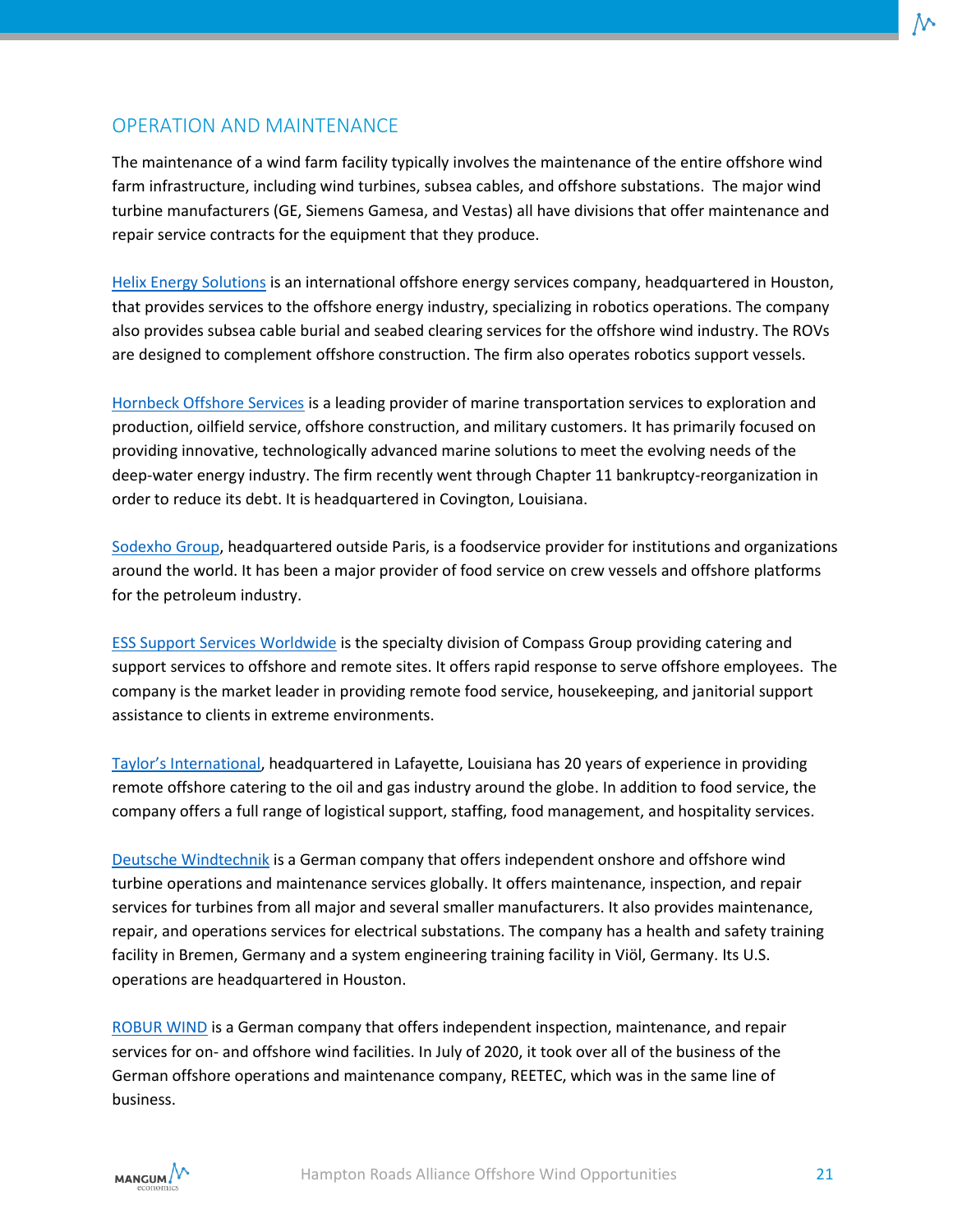# <span id="page-24-0"></span>Conclusion – Most Interesting, Unusual Opportunities

This report has identified a variety of types of businesses that could be attracted to initiate operations in Hampton Roads to participate in the offshore wind industry. The most obvious businesses to try to attract to the area are the turbine manufacturers. They are important to fostering a local offshore energy manufacturing supply chain that would dramatically diversify the Hampton Roads economy. We conclude this report by noting a few businesses that may not otherwise be considered but which we believe offer special potential for the future of the offshore wind industry and mutual benefit for Hampton Roads and the companies.

Most of the discussion about complying with the Jones Act surrounds the need for wind turbine installation vessels and contracting for the construction of new vessels. However, many Jones Actcompliant vessels (other than wind turbine installation vessels) will be needed throughout the East Coast for installation and operational activities[. Hornbeck Offshore Services](https://hornbeckoffshore.com/) already owns and operates a fleet of over 75 Jones Act-compliant vessels. The need for those vessels in the Gulf of Mexico where they have traditionally operated is declining, and that has had a negative impact on the company. Offshore wind development on the East Coast offers a whole new market and use case for those vessels. Engineers and marine architects in Hampton Roads or in the Gulf of Mexico could design any necessary conversions of the vessels to meet the needs of the wind industry that differ from the oil and gas industry. It is notable that Hornbeck already provides services for military clients.

[Oceaneering](https://www.oceaneering.com/) also has a fleet of Jones Act-compliant vessels and provides services that offshore wind developments need during the development, installation, and operations phases of the projects. It also offers services that would be useful for the subsea cable industry. The company already has operations in Virginia Beach that are primarily dedicated to naval contracting. The breadth of Oceaneering's service offerings is impressive, and its large international reputation would attract attention if it were to provide civilian, commercial services out of Hampton Roads.

The offshore wind industry is still very young. The technology and equipment involved are still evolving and transforming. Offshore turbines are not just bigger versions of onshore turbines. In fact, the offshore turbines that exceed 10 MW in capacity are significantly different from the smaller offshore turbines. The pressure to increase the efficiency of generating electricity offshore will continue to drive innovations in materials and mechanics. Currently, the biggest innovation still being developed is the floating foundation. As interest in placing wind turbines off the coast of the Carolinas and in the Gulf of Mexico grows, there will be pressure to develop turbines that can withstand frequent severe weather conditions. This could require different blade shapes, control mechanisms, and materials, among other innovations[. Stiesdal Offshore Technologies](https://www.stiesdal.com/offshore-windpower/) is an extremely innovative company working to invent new ways to make the infrastructure less expensive to install and operate and where installations are less dependent on seabed conditions. If the Danish company were to open operations in Hampton Roads, it would place the area at the front of the offshore wind industry of the future, create an innovative